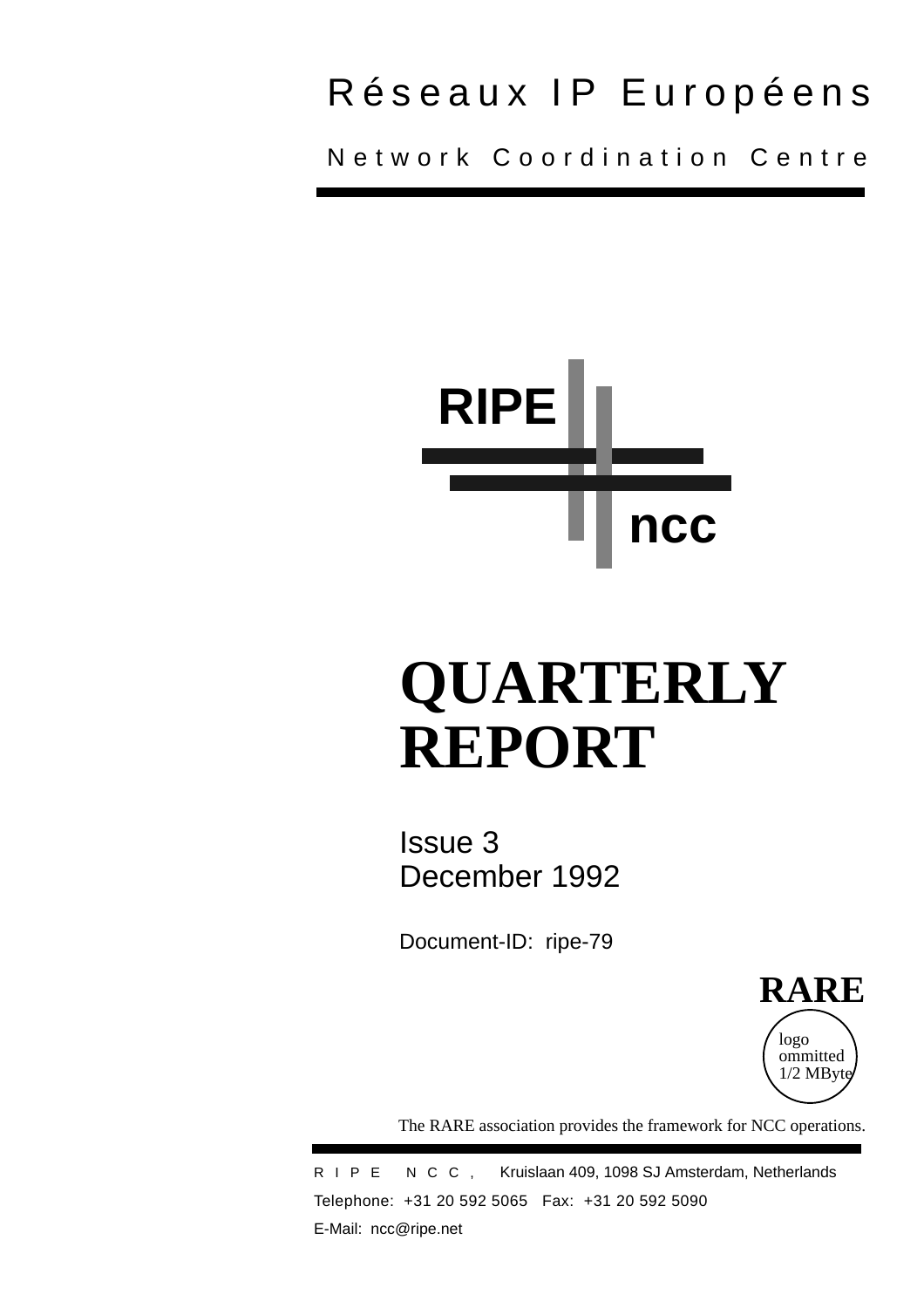RIPE Network Coordination Centre

Quarterly Report

Issue 3, December 1992

### Table of Contents

**ncc**

| <b>Introduction</b>                       | 2  |
|-------------------------------------------|----|
| <b>Management Summary</b>                 | 3  |
| <b>Activities</b>                         | 4  |
| <b>DNS Coordination</b>                   | 4  |
| Internet Registry                         | 6  |
| <b>RIPE Network Management Database</b>   | 10 |
| <b>Document Store</b>                     | 13 |
| <b>RIPE NCC Information Leaflets</b>      | 21 |
| <b>Presentations</b>                      | 21 |
| <b>RIPE Support Activities</b>            | 22 |
| <b>Referrals and End-User Enquiries</b>   | 22 |
| <b>General Set Up</b>                     | 23 |
| <b>Acknowledgements</b>                   | 23 |
| <b>Appendix A</b>                         | 24 |
| <b>Meetings Attended</b>                  |    |
| <b>Appendix B</b>                         | 25 |
| <b>Class B Number Allocations to Date</b> |    |
| <b>Appendix C</b>                         | 27 |
| <b>Class C Block Allocations to Date</b>  |    |
| <b>Appendix D</b>                         | 32 |
| <b>Domain Table</b>                       |    |
| <b>Appendix F</b>                         | 34 |
| <b>Working Group Mailing Lists</b>        |    |
| <b>Appendix F</b>                         | 36 |
| <b>Statistical Graphs</b>                 |    |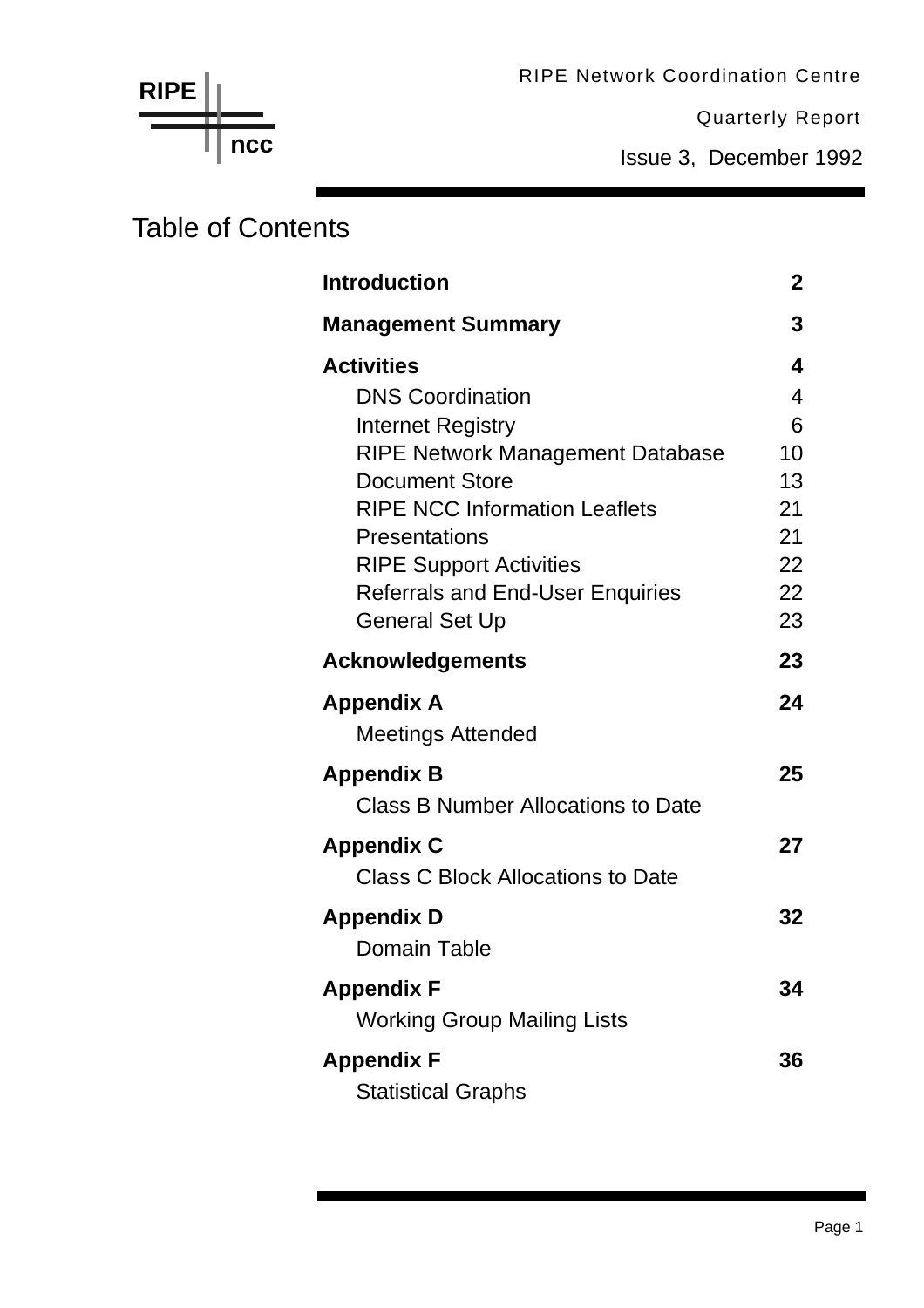

### Introduction

RIPE (Réseaux IP Européens) is a collaborative organisation open to all European Internet service providers. The objective of RIPE is to ensure the necessary administrative and technical coordination to allow the operation of a pan-European IP network. RIPE does *not* operate a network of its own.

RIPE has been functioning since 1989. Currently more than 60 organisations participate in the work. The result of the RIPE coordination effort is that the individual end-user is presented on their desktop with a uniform IP service irrespective of the particular network his or her workstation is attached to. In December 1992 more than 284,000 hosts throughout Europe are reachable via networks coordinated by RIPE. The total number of systems reachable worldwide is estimated at more than one million.

The RIPE Network Coordination Centre (RIPE NCC) is a European organisation chartered to support all those RIPE activities which cannot be effectively performed by volunteers from the participating organisations. As such, it provides a wide range of technical and administrative support to network operators in the Internet community across Europe. The charter of the NCC is formally described in the NCC Activity Plan (document ripe-35 in the RIPE document store). The RIPE NCC currently has 3 permanent staff members. The RARE association provides the formal framework for the NCC. Funding for the first year of operation of the NCC is provided by EARN, the national members of RARE, Israel and EUnet.

This is the third quarterly report produced by the RIPE NCC. As before, comments and suggestions are very welcome.

#### Note on Statistics

The arrangement of categories including country codes in some statistical tables and figures have been standardised to make the data more easily comparable between different tables and editions of these reports. As a consequence some categories appear with no data and/or seemingly nonsensical combinations.

 In the PostScript version of this document much information is presented both in graphical and in table form. This apparent duplication is necessary because the graphics cannot be represented in the ASCII version of the document which has to contain the same information as the PostScript version.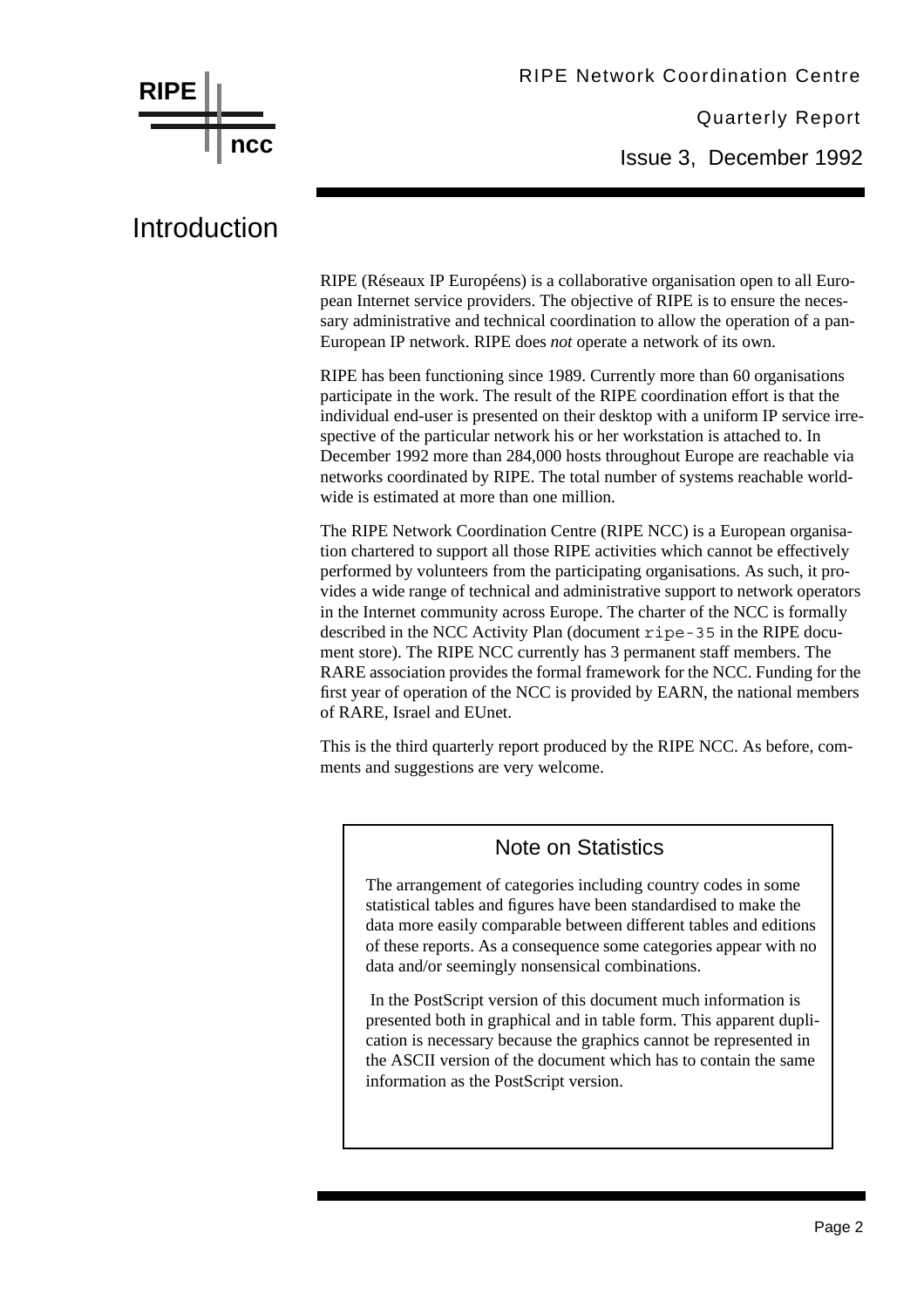

Issue 3, December 1992

### Management Summary

RIPE NCC services have been running smoothly during the reporting period. We have made numerous small improvements in a number of areas. No major additional activities have been started. In general the three months have been used to further consolidate the services and activities as well as the procedures for interaction with external organisations, mainly the local Internet registries.

#### Delegated Internet Registry

Procedures for the European Internet registry have been further consolidated and continue to run smoothly. More than 6000 network numbers have been assigned during the reporting period. Interactions with the global Internet registry can still be improved.

#### RIPE Database

The next big functional improvement of the RIPE database will be the inclusion of routing information. To this end an update procedure for this information has been designed and implemented. During the next period the specifications for the representation of routing information will be refined and the database populated with this information.

#### Information Services

The NCC information services have been running smoothly and continue to be well used. We have installed a World Wide Web (WWW) server in order to provide an additional access method to the RIPE document store.

#### New Projects

Preparations have been made for the start of project work to be executed at the NCC in conjunction with the RARE technical programme. One of these projects is expected to help with the adding of routing information to the database.

#### **Priorities**

There still have not been enough resources to actively pursue activities from the activity plan which so far have not been started. The NCC still seeks guidance from RIPE as to the relative priority of these activities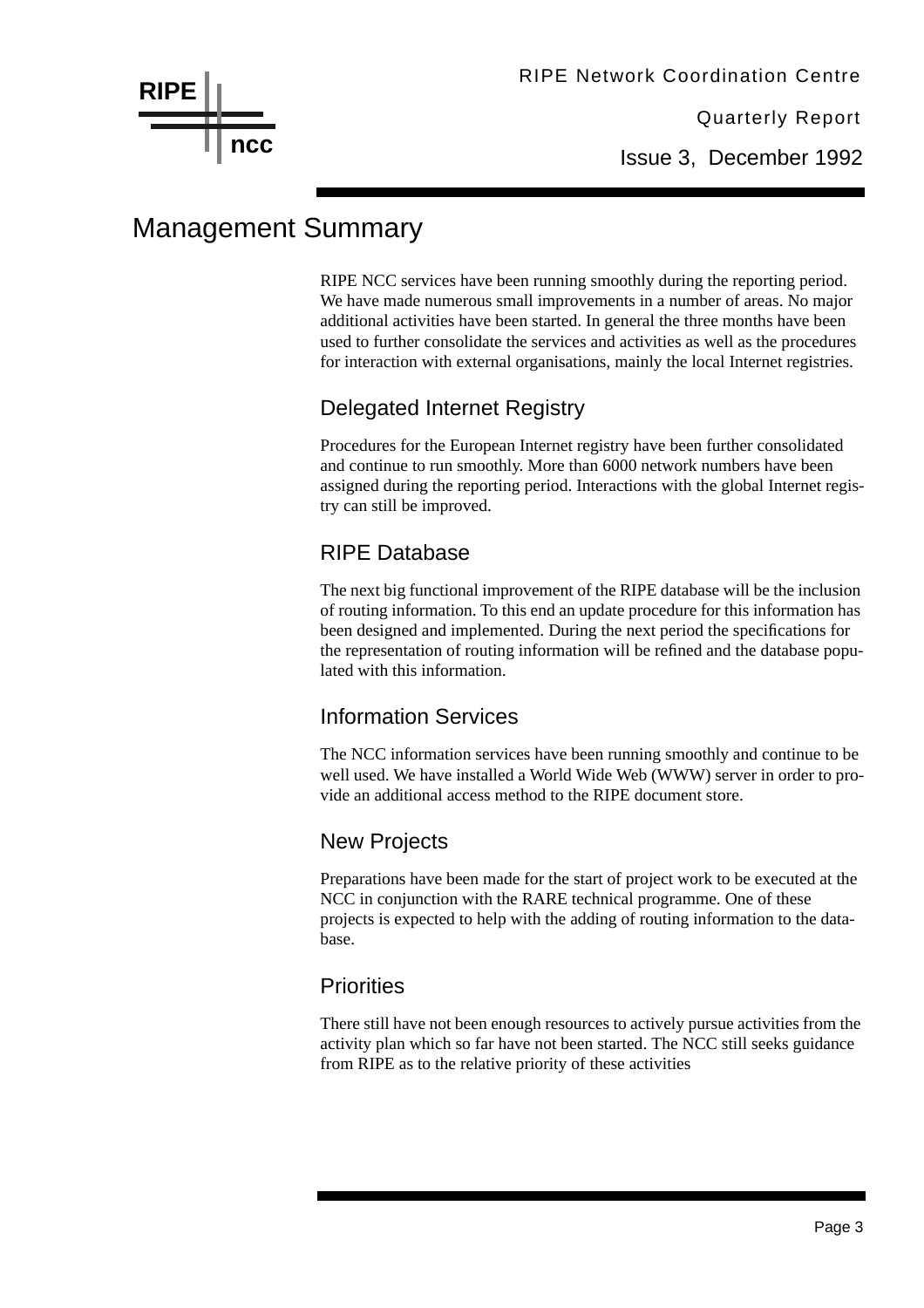

Issue 3, December 1992

### **Activities**

#### **DNS Coordination**

There has been a slight change in the collection process for the DNS data for the RIPE Hostcount. For the two largest countries, Germany and the United Kingdom, the collection of the data is done within the country, and afterward collected at the NCC, for inclusion in the statistics. This change was done to decrease the time needed for gathering all the data, as well as to decrease the impact of connectivity problems encountered when gathering all data centrally. Organisations willing to participate in the distributed counting mechanism should contact the RIPE NCC.

Other than that, nothing much has changed in the procedure. The latest hostcount shows a total of over 284,000 hosts in Europe.

In the hostcount, any machine that appears in the Domain Name System with a A record is counted as a host. Hosts with more than one A record are only counted once, and hosts with the same A record, but different domain names inside the same top level domain are also counted just once. All DNS output, not just the A records, are saved and are available in the RIPE document store, two files for each country: the standard output, and the error messages. Please check the README file in ftp.ripe.net:ripe/hostcount for more details.



### RIPE DNS Hostcount History 1990-1991-1992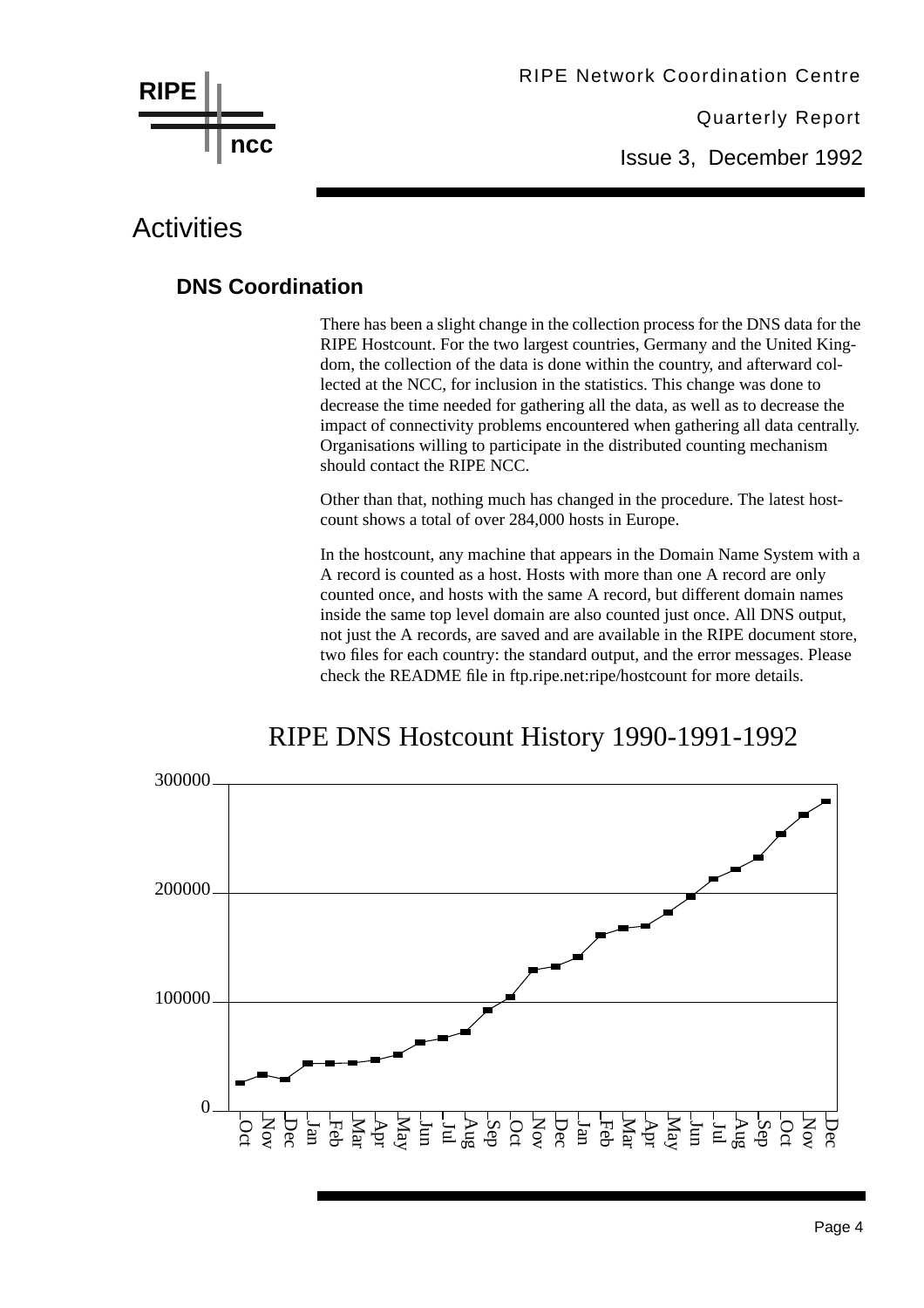RIPE Network Coordination Centre

Quarterly Report

Issue 3, December 1992

| 1990 | Oct | 26141  |
|------|-----|--------|
|      | Nov | 33665  |
|      | Dec | 29226  |
| 1991 | Jan | 43799  |
|      | Feb | 44000  |
|      | Mar | 44506  |
|      | Apr | 46948  |
|      | May | 52000  |
|      | Jun | 63267  |
|      | Jul | 67000  |
|      | Aug | 73069  |
|      | Sep | 92834  |
|      | Oct | 104828 |
|      | Nov | 129652 |
|      | Dec | 133000 |
| 1992 | Jan | 141308 |
|      | Feb | 161431 |
|      | Mar | 167931 |
|      | Apr | 170000 |
|      | May | 182528 |
|      | Jun | 196758 |
|      | Jul | 213017 |
|      | Aug | 221951 |
|      | Sep | 232522 |
|      | Oct | 254585 |
|      | Nov | 271795 |
|      | Dec | 284374 |

**RIPE**

**ncc**

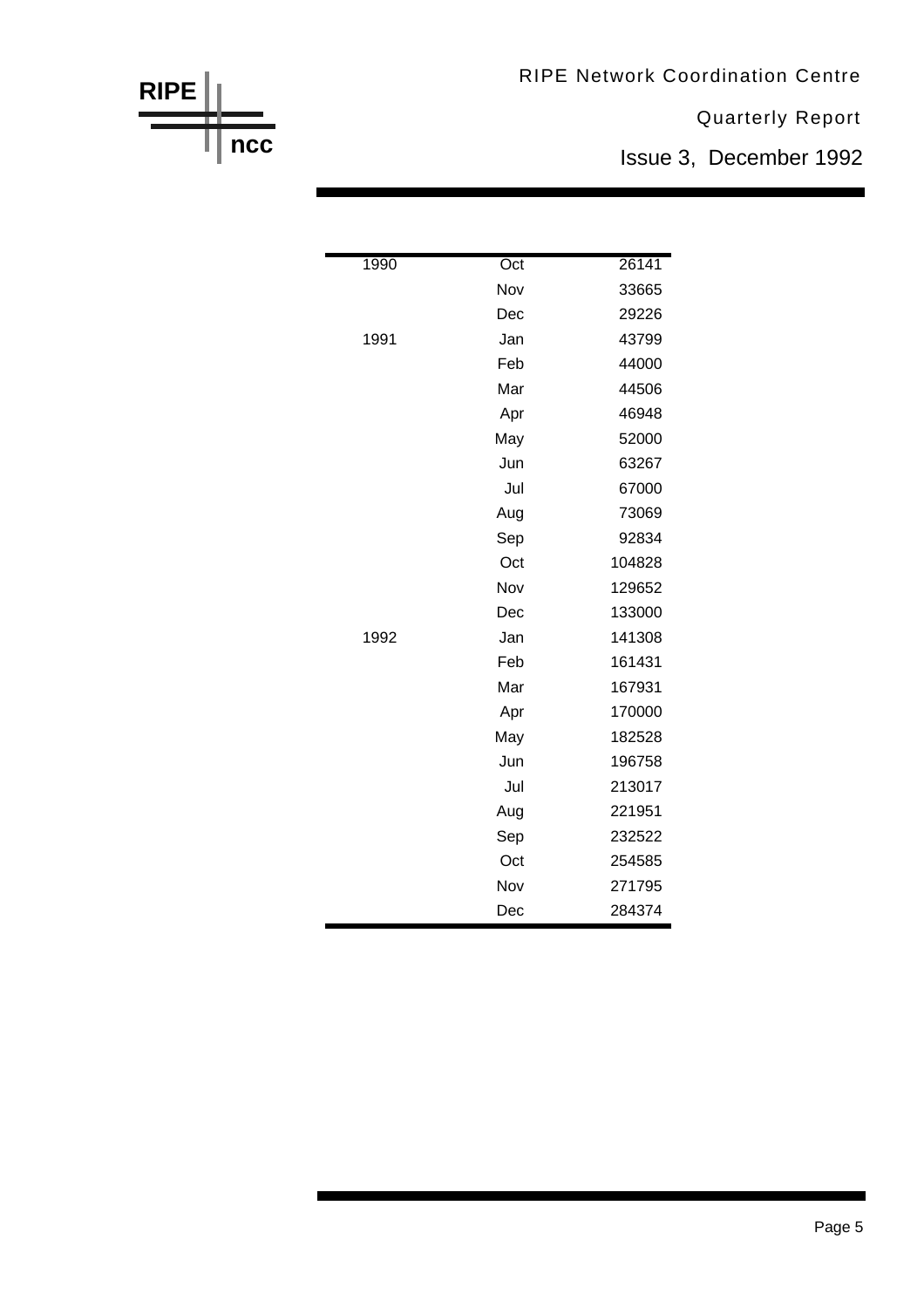Issue 3, December 1992

#### **Internet Registry**

**ncc**

**RIPE**

#### Delegated Registry

In the last quarterly report (RIPE document ripe-73) the recent changes in the administrative arrangements for obtaining IP numbers were described. Briefly under the new arrangements from August 1st 1992 onwards all European requests for IP numbers have been forwarded by the global Internet registry (IR, otherwise known as hostmaster@nic.ddn.mil) to the RIPE NCC for processing. Thus the RIPE NCC has successfully fulfilled the role of regional Internet registry for a period of 5 months, handling both e-mail, fax and letter applications. This means that Europe is operating for quite some time already ahead of schedule at stage 3 of the 'Schedule for IP Address Space Guidelines' (RFC1367).

Recently some slight problems have manifested themselves in the interaction between the RIPE NCC and the global registry. We assume that this is mainly due to general cautiousness of the IR caused by the ongoing solicitation procedure for the INTERNIC in the US. Since an award has been made on the very last day of the reporting period we will now work to get these problems resolved quickly. Our reporting of the problems should not be construed as criticism of the IR or the people involved there. The working relationship with them has been excellent.

#### Registration Procedures

Current procedures as described in the last quarterly report and document ripe-72 have been streamlined and improved upon significantly. Facilitating this, has been the increase in the number of local registries. Especially the number of local 'non-provider' registries has increased. These are registries to whom the NCC is able to forward all requests from organisations without IP service providers. The work of the 'non-provider' registries is much appreciated, especially since they are not charging for this community service. Also additional IP service providers have made themselves known to the NCC, enabling further delegation of blocks of class C numbers.

To date, local non-provider registries exist for the following countries: Austria, Switzerland, Germany, Denmark, Spain, France, Great Britain, Hungary, Israel, Italy, The Netherlands, Norway, Poland, Sweden and The Soviet Union (covering the states/countries which comprised the former Soviet Union). New registries established since the last quarter comprise Denmark, Poland and Italy.

We are also beginning to notice a shift in the flow of requests. There are more direct requests coming into the NCC, bypassing the global registry. This is due to information about new procedures slowly spreading throughout the Internet.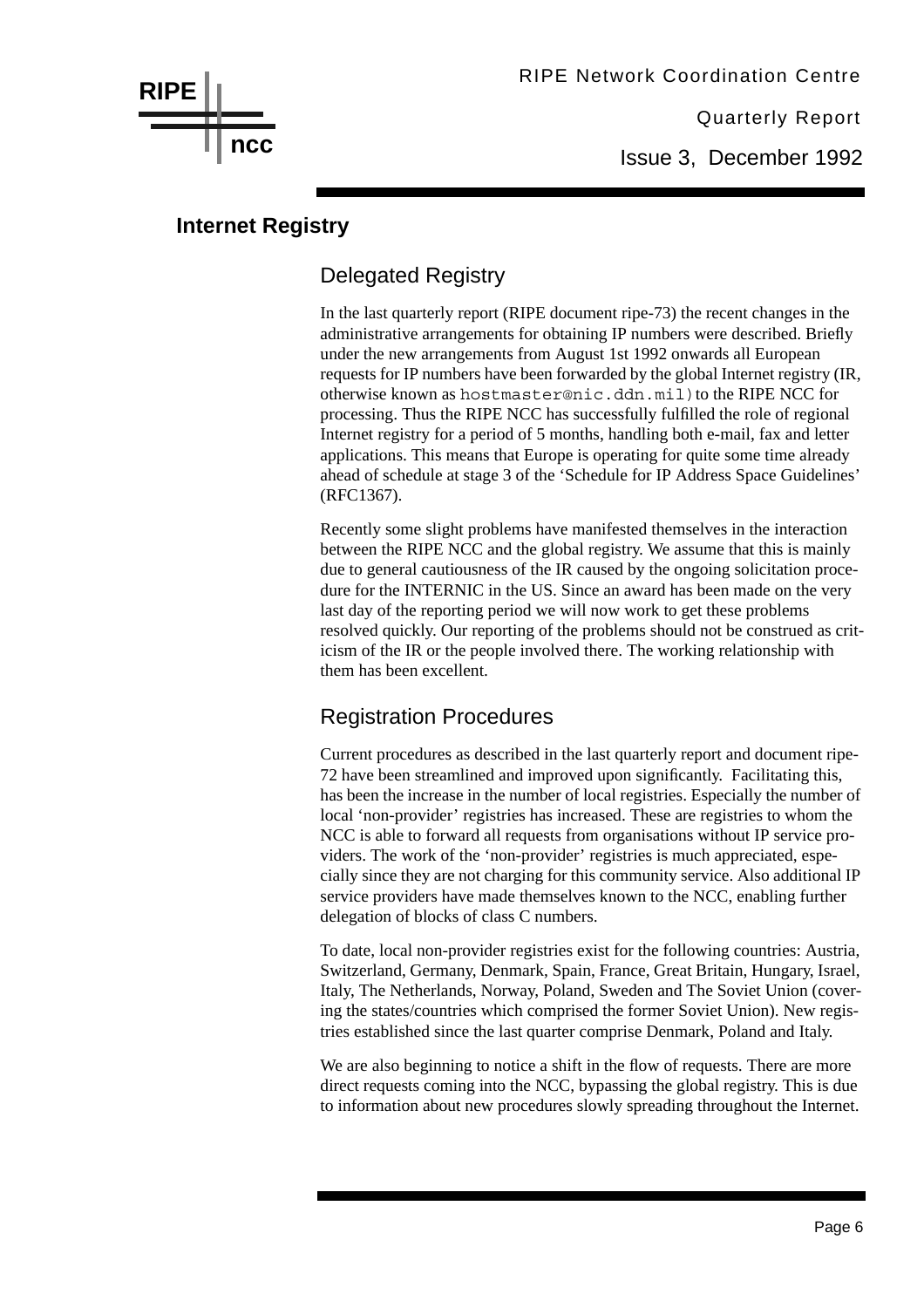Thus when an application is received by the NCC for an IP network number there are two possible actions. Either the application is forwarded to a local registry and a letter is sent to both the applicant and the local registry informing them of the action. Included in the letter are contact details for the relevant local registry. Alternatively, if no appropriate local registry exists, the application is processed directly by the NCC.

The local registries send information about the assignments they make to a special mailbox at the NCC for automatic inclusion in the RIPE database and forwarding to the global registry. During the reporting period the latter forwarding has been automated using a general exchange format for Internet registration databases agreed by the DDN NIC (global registry), MERIT and the RIPE NCC. The RIPE NCC has fully implemented automatic forwarding of all European assignments using this exchange format. However the automatic forwarding procedure has been stopped on request of the DDN NIC until the necessary software is operational there.

#### Class B Network Numbers

**RIPE**

**ncc**

The NCC still performs all actual class B assignments. The current procedure is to briefly evaluate the request, if needed consulting an appropriate local registry. In approximately 80% of the cases the request is found unjustified according to the criteria agreed with the global registry and IANA (see RFC1136). In these cases the NCC forwards the request to the appropriate local registry for assignment of class C network number(s). If a class B network number is justified, the NCC will allocate out of a small pool it keeps for this purpose and notifies any local registry involved.

During the reporting period the pool has been depleted down to 3 network numbers. The NCC has requested another 20 numbers from the Internet registry. To date this request has not been fulfilled with reference to RFC1366. RFC 1366 reads: 'The IANA and the IR will maintain sole responsibility for the Class B number space. Where there are designated regional registries, those registries will act in an auxiliary capacity in evaluating requests for Class B numbers.' When the RFC was discussed at the Paris RIPE meeting the expectation was that the definition of "sole responsibility" would not mean a change in actual procedures. Apparently now the procedures have changed and it is not clear what the actual procedures are, e.g. whether the RIPE NCC is being consulted by the global registry on all European B requests.

We feel that a four stage consultation process is not workable since there are too many problems and misunderstandings in the flow of information between requester, global registry, RIPE NCC and local registry. We therefore propose to continue working with the present procedures. In our opinion RFC1366 need not be changed for that. The formal responsibility should still be with IANA, however IANA should delegate that responsibility to the NCC for Europe just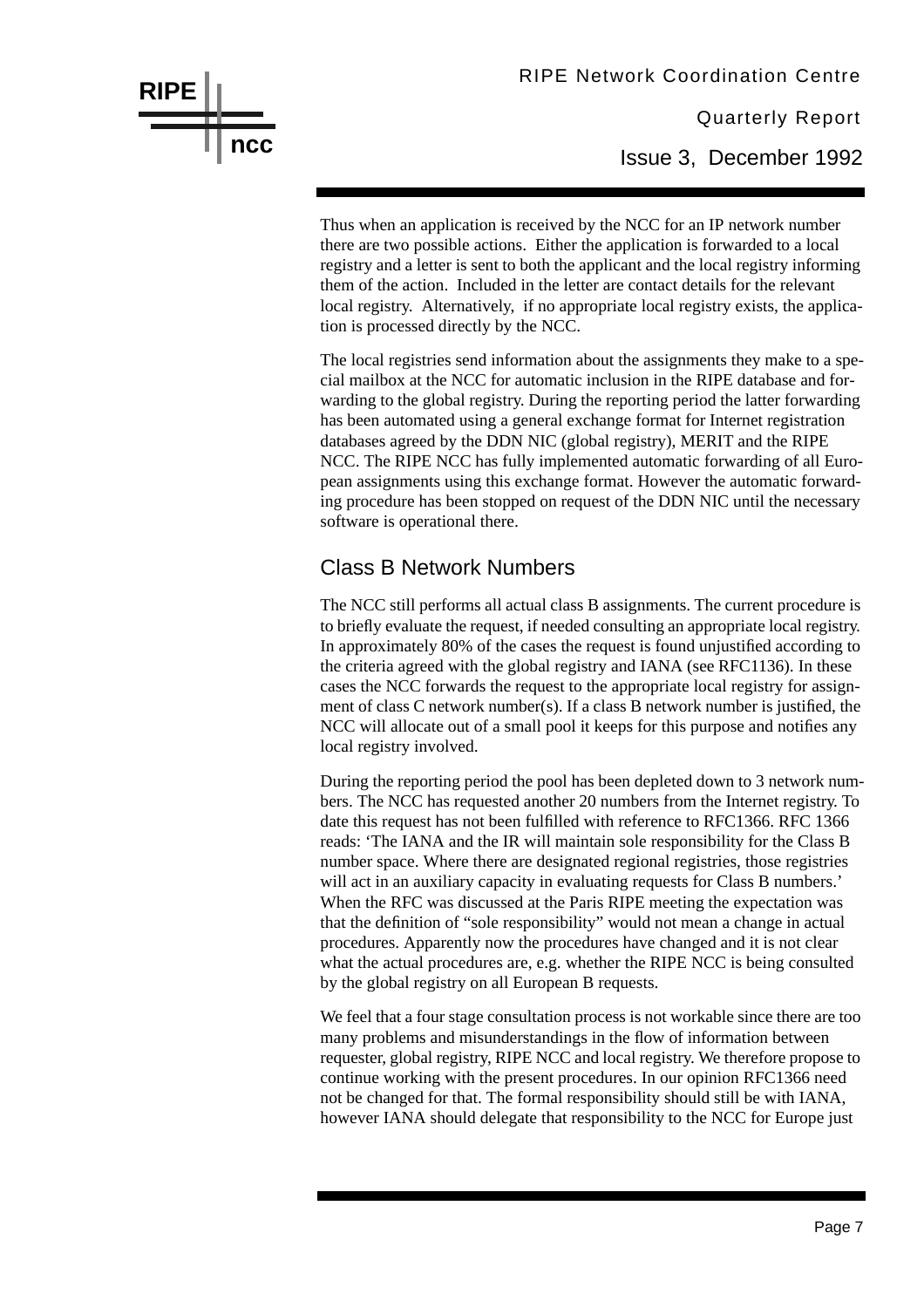Issue 3, December 1992

as it delegates it to other registries for other parts of the world. In the meantime we have not changed our B allocation procedures working from the block of numbers currently reserved.

As mentioned in the last quarterly report some European organisations still have (sometimes quite large) blocks of class B numbers. The total extent of this is presently unknown as we do not know which European organisations hold such blocks. At the last meeting RIPE asked the NCC to try to recover as many as possible of such unused class B network numbers. In order to start this repeated requests were made to the Internet Registry for details of all European allocations of class B's. To date no information has been received. We will therefore publish a request to all European organisations holding such blocks to return them to the RIPE NCC.

#### Reverse Name Lookup for 193.x.y.0 Networks

On behalf of the local registries the NCC has proposed to the IR to delegate the DNS zone 193.in-addr.arpa to the RIPE NCC. This would enable us to delegate subdomains corresponding to block allocations to the local registries. The advantage of this procedure would be that a local registry assigning a (block of) class C addresses could make reverse name lookup operational immediately without involvement of the IR. This decentralised procedure would be much quicker than the present one and prevent lots of user confusion, since the data will be maintained much closer to its source. The IR has reacted positively to this proposal but no concrete action has resulted during the reporting period.

#### Common Template

**RIPE**

**ncc**

In the last quarterly report, the need for a common European registration template was identified. The aim of the common template is to simplify and streamline the handling of IP network number requests and allocations across Europe. By improving the quality of information received on each application, especially with regard to applications for class B network numbers, it is anticipated that the processing time for each application will decrease. During the reporting period the NCC with the help of local registries has drafted a template form and the accompanying documentation. This template will be discussed at the coming RIPE meeting.

#### NCC Workload and Performance

In order to quantify the workload generated at the NCC and to monitor the service quality, the NCC has kept a log of actions related to the delegated registry function. The statistics below relate to the period October - December. Direct comparisons cannot be made with the previous statistics reported in the last quarter (numbers in brackets) since the reporting period for these statistics covered mid August until the end of September.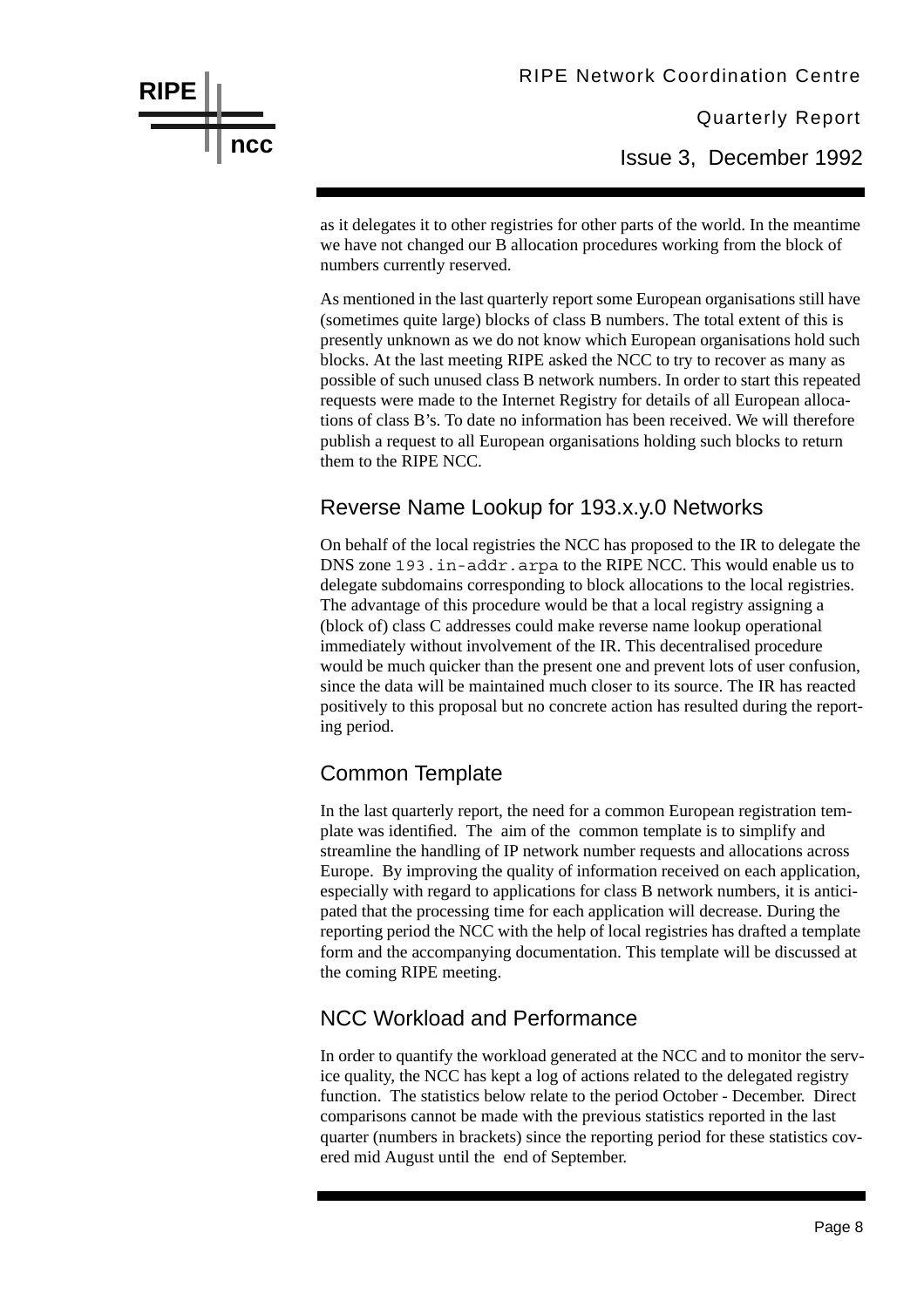### Quarterly Report RIPE Network Coordination Centre Issue 3, December 1992

The total number of applications received over the last quarter was 178 (172). Of these 97 (100) were received from the IR, 5 (13) were received from the local registries and 76 (59) were sent directly to the NCC. We have not logged most cases where we just passed on the address of the appropriate local registry without receiving an actual application. The most significant of these statistics concerns the number of applications now being sent directly to the NCC. This is a result of the information pointer referring to the NCC as the European Registry in the IR archives and other places. It also shows that a lot of information still circulating does not refer to the RIPE NCC.

The most frequently used method of applying for IP numbers is still paper (including faxes) accounting for over 50% of the total number of applications. Faxes account for 65% of the information sent out by the NCC. This reflects the fact that many organisations do not have e-mail connections. Applications from those organisations that do have e-mail connectivity comprise approximately 30%. Telephone applications account for 11% of the total again without counting simple referrals to local registries by telephone.

FAX software which enables NCC staff to send and file outgoing FAX messages from within their e-mail environment has now been installed. This has quite significantly reduced the overhead associated with replying to incoming faxes. This is evident in the statistics which show that 86% (63.4%) of all requests were answered (not only acknowledged) on the day they were received. 97.4% of all requests were processed within 7 days. Given that this figure includes dealing with class B requests, which often require further information to be sought from the applicant which is a time consuming process, the response times are very good. Achieving such excellent response times could not be achieved without the help of the local registries. Our thanks are extended to them for their work.

#### Address Space Usage

**RIPE**

**ncc**

During the reporting period the NCC assigned 11 class B network numbers, delegated 39.5 blocks of class C network numbers and reserved 16.5 blocks of class C network numbers. The assignment and reservation of class C blocks was done in accordance with the CIDR scheme to allow route aggregation in the future. It should be noted that blocks are reserved based on usage estimates given by the local registries for a period of about 24 months. Should the assignment rate differ from the estimated one, reserved blocks can and will be used for other purposes if necessary.

During the reporting period the European registries have assigned a total of 6015 class C networks to bring the total of networks assigned from blocks delegated by the NCC to 7113.

The detailed status of the address space delegated to the RIPE NCC can be found in "Appendix B" on page 26 and "Appendix C" on page 27 for class B and class C network numbers respectively.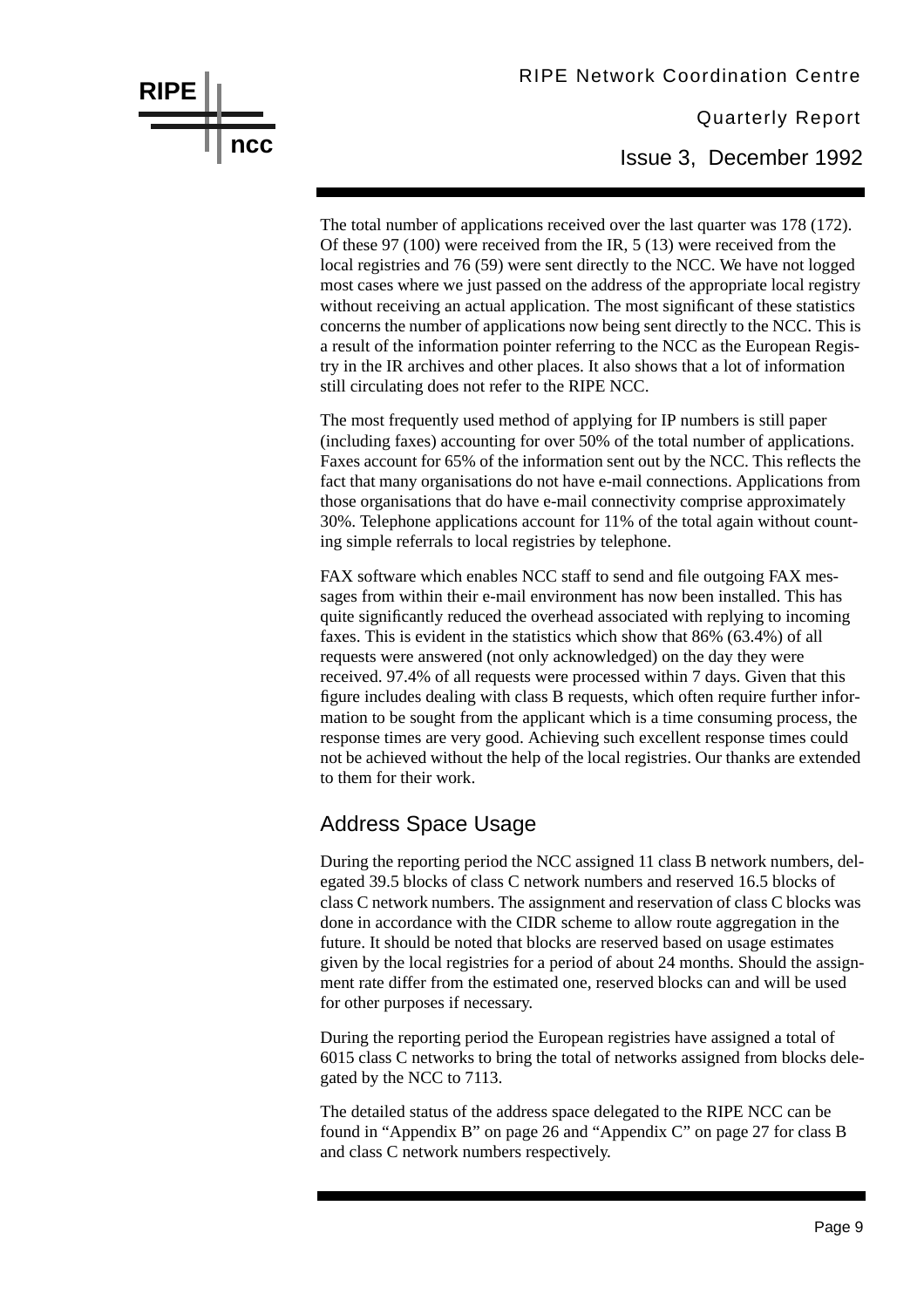Issue 3, December 1992

#### **RIPE Network Management Database**

#### Database Software

The database software has been released for use by local registries.

Unfortunately some minor extensions agreed at the last meeting have not been incorporated during the reporting period. They will be included during the next quarter. Fortunately no complaints have been received about this.

During the previous quarter the database support (update) software had been revised to add functionality and be more readily configurable. During the reporting period similar improvements for the database software itself have been studied. After some study, prototype software had been written in the PERL language showing the feasibility of functionality improvements.

#### Database Updates

The frequency of update runs remains at once per working day with an occasional run skipped and some days with multiple runs as demanded by the volume of updates received. This ensures that users perceive the database update process as predictable. During the reporting period the NCC has processed 14425 object updates, an average of 240 per working day. The number of updates received per month varies widely with peaks usually occurring just before RIPE meetings.

The updates consist of additions and changes as well as so called "NOOPs". NOOPs are updates received which do not differ from the information already recorded in the database. The NCC accepts such requests because it makes bulk updates from secondary NICs easier: secondary NICs can just send in their whole database without having to select just the records which changed since the last bulk update was sent to the NCC.

| Database<br>Action | June 1992<br>(number) | June 1992<br>(perc) | Q3 1992<br>(number) | Q3 1992<br>(perc) | Q4 1992<br>(number) | Q4 1992<br>(perc) |
|--------------------|-----------------------|---------------------|---------------------|-------------------|---------------------|-------------------|
| Updated            | 286                   | 16%                 | 1372                | 8%                | 9235                | 64%               |
| Added              | 483                   | 27%                 | 2505                | 14%               | 3632                | 11%               |
| <b>NOOP</b>        | 1005                  | 57%                 | 13578               | 78%               | 1558                | 25%               |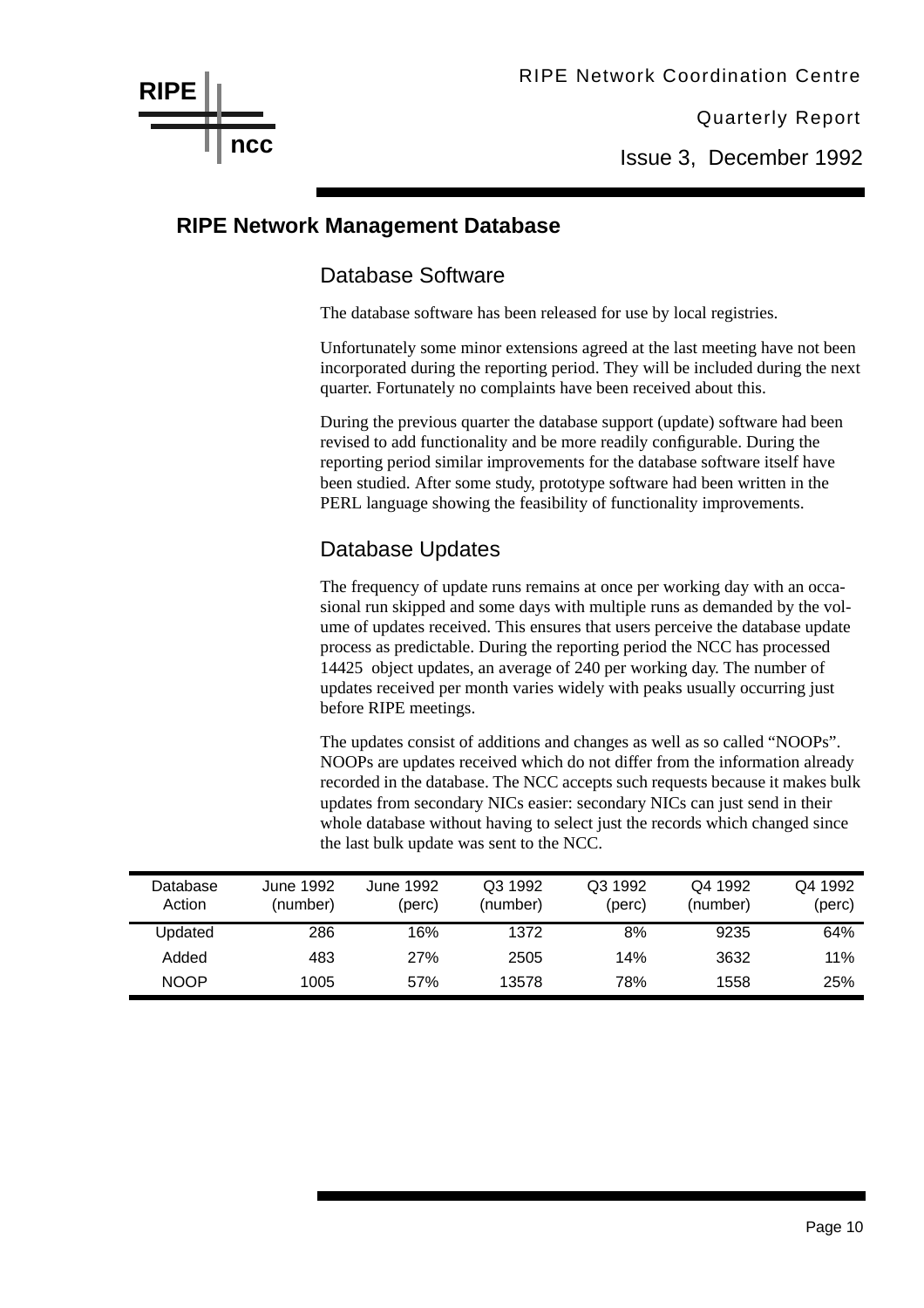

Issue 3, December 1992

#### Database Statistics

The number of networks in the database has increased significantly due to the large number of newly assigned class C network numbers.

### RIPE Database Objects



| Month         | <b>Nets</b> | Persons | Domains |
|---------------|-------------|---------|---------|
| <b>Nov 90</b> | 643         | 670     | n       |
| <b>Jun 91</b> | 1270        | 1053    | 845     |
| Jan 92        | 2728        | 1792    | 1254    |
| Apr 92        | 3365        | 2242    | 1360    |
| <b>Jun 92</b> | 3797        | 2736    | 1422    |
| Sep 92        | 4172        | 4594    | 1549    |
| Dec 92        | 11080       | 6116    | 1680    |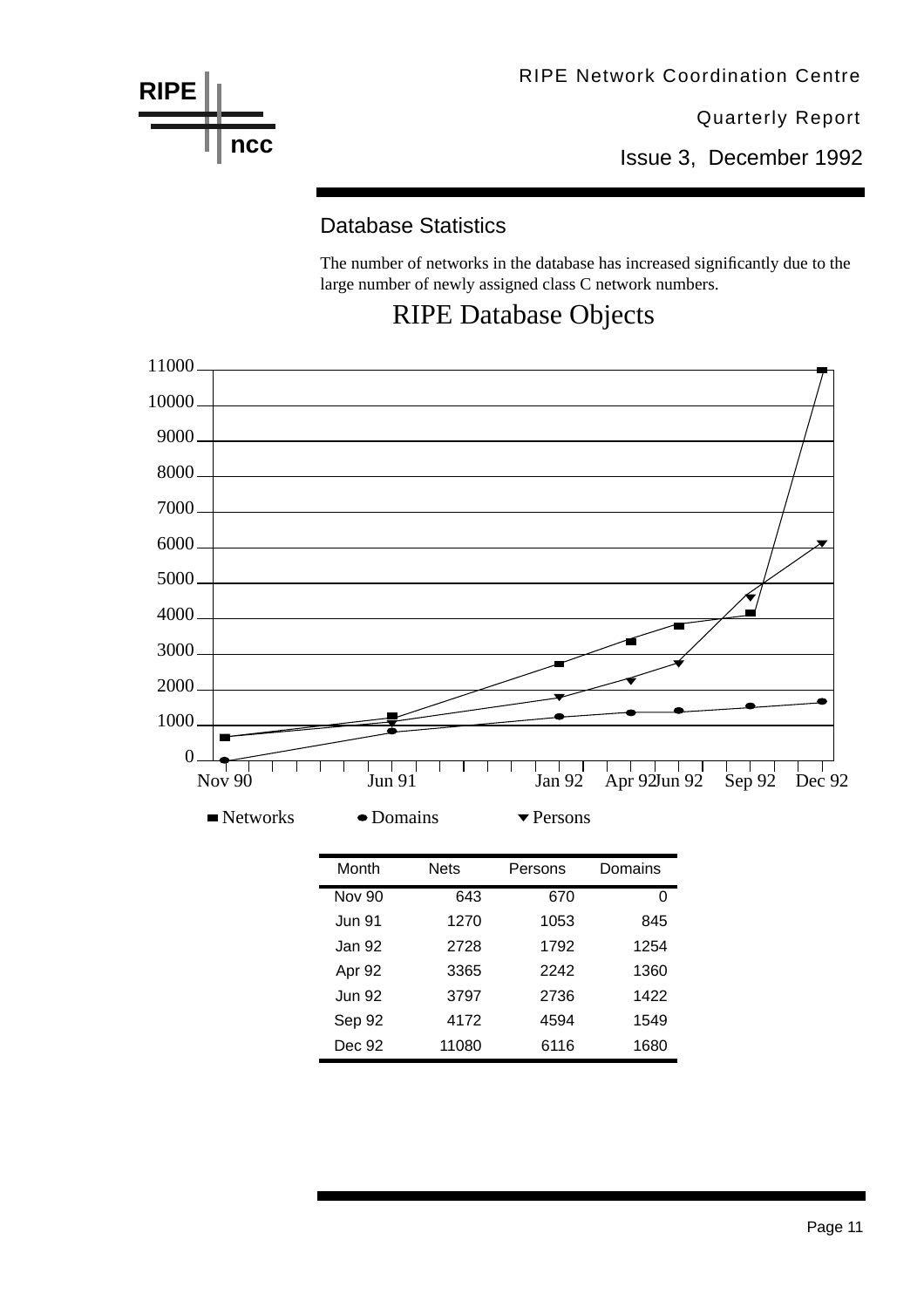Issue 3, December 1992

| Country                | Nets in DNS             | Nets in DB                | Percentage<br>Q2 | Percentage<br>Q <sub>3</sub> | Percentage<br>Q4 |
|------------------------|-------------------------|---------------------------|------------------|------------------------------|------------------|
| $\overline{\text{SI}}$ | $\overline{1}$          | $\overline{1}$            | L.               | $\overline{a}$               | 100.0            |
| <b>BE</b>              | 9                       | 9                         | 100.0            | 100.0                        | 100.0            |
| <b>CS</b>              | 26                      | 26                        | 100.0            | 100.0                        | 100.0            |
| HU                     | 8                       | 8                         | 100.0            | 100.0                        | 100.0            |
| <b>TN</b>              | $\mathbf 1$             | 1                         | 100.0            | 100.0                        | 100.0            |
| YU                     | $\overline{\mathbf{4}}$ | $\overline{2}$            | 100.0            | 100.0                        | 50.0             |
| <b>FR</b>              | 383                     | 362                       | 94.1             | 95.5                         | 94.5             |
| ES                     | 24                      | 23                        | 91.7             | 88.9                         | 95.8             |
| <b>CH</b>              | 103                     | 88                        | 87.6             | 93.1                         | 85.4             |
| IE                     | 22                      | 19                        | 87.5             | 90.9                         | 86.4             |
| PL                     | 22                      | 22                        | 86.7             | 90.0                         | 100.0            |
| PT                     | 51                      | 44                        | 85.0             | 80.0                         | 86.3             |
| $\mathsf{I}\mathsf{T}$ | 122                     | 99                        | 84.5             | 82.4                         | 81.1             |
| NL                     | 110                     | 95                        | 82.9             | 80.9                         | 86.4             |
| DE                     | 394                     | 327                       | 82.5             | 80.5                         | 83.0             |
| GR                     | 12                      | $\boldsymbol{9}$          | 78.6             | 66.7                         | 75.0             |
| <b>IS</b>              | 6                       | 5                         | 75.0             | 50.0                         | 83.3             |
| $\mathsf{IL}$          | 25                      | 19                        | 73.9             | 71.4                         | 76.0             |
| UK                     | 280                     | 198                       | 67.3             | 67.8                         | 70.7             |
| AT                     | 76                      | 63                        | 67.2             | 63.8                         | 82.9             |
| <b>SE</b>              | 174                     | 104                       | 57.8             | 49.3                         | 59.8             |
| <b>NO</b>              | 54                      | 38                        | 56.9             | 58.5                         | 70.4             |
| DK                     | 28                      | 11                        | 45.0             | 40.0                         | 39.3             |
| LU                     | 5                       | $\ensuremath{\mathsf{3}}$ | 33.3             | 50.0                         | 60.0             |
| F1                     | 196                     | 77                        | 8.8              | 6.9                          | 39.3             |

The database coverage has increased slightly but is still lower than it should be.

**RIPE**

**ncc**

#### Worldwide Database Coordination

The NCC has developed software to generate and accept the recently agreed registry database exchange format. During the reporting period there was little progress while we are waiting for the other registries to be ready for test exchanges.

Page 12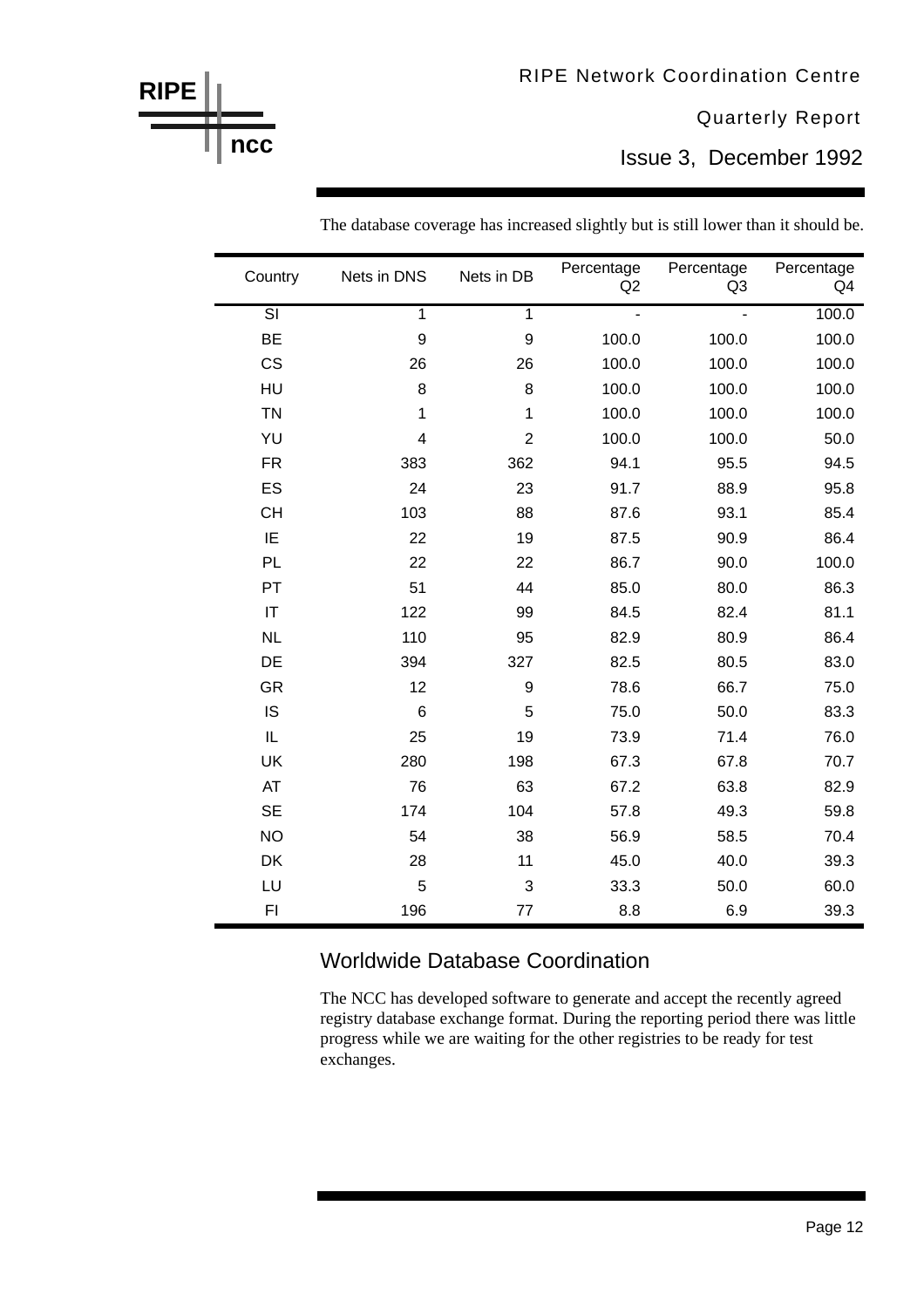

Issue 3, December 1992

#### Routing Information

A separate update procedure for routing information has been designed and implemented. This procedure will be used by routing 'guardians' to control network membership to routing related groups of networks.

The RIPE NCC has also helped to start refining the representation of routing information in the database in order to make it better understandable and better meet the current environment. In this context a project has been defined which will make use of the routing information stored in the database to provide routing service for European networks to the Global Internet Exchange (GIX).

#### **Document Store**



The document store is maintained as a reference point for information that will be useful to network service providers, NICs, NOCs alike. The documents stored relate to a wide variety of networking topics. For example, information can be obtained about the activities EBONE, the Internet Engineering Task Force (IETF) and the Internet Engineering Steering Group (IESG), RARE, and not least, documents relating to RIPE itself. In addition the document store con-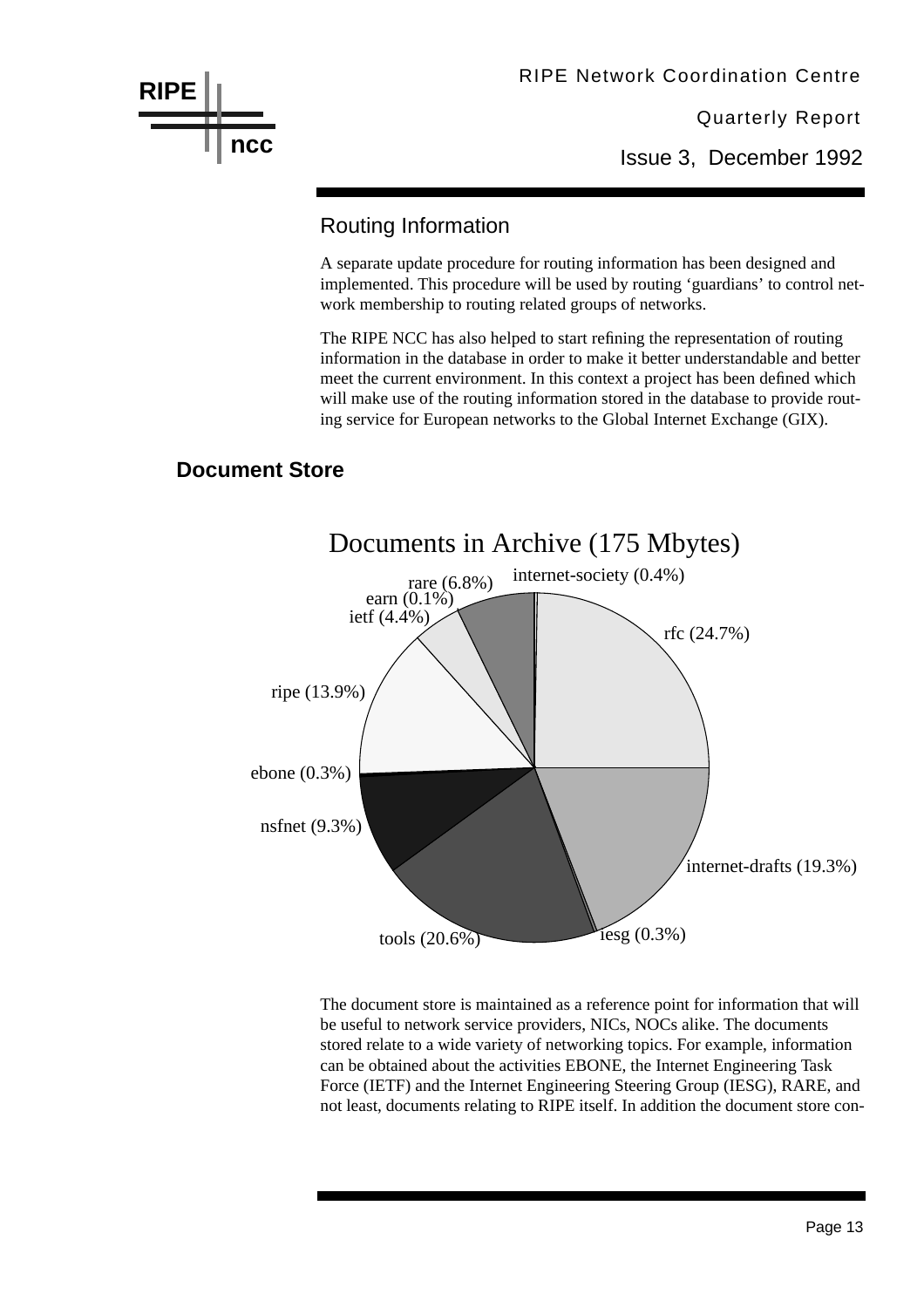Issue 3, December 1992

tains information relating to Internet drafts and RFC's. In addition the EARN newsletter is now available in subdirectory EARN. All four editions of the newsletter (from 1992) are available.

In total the document store contains approximately 2100 documents. By volume, it accounts for over 175 Mbytes.A breakdown of the composition of the document store is shown below

| Area             | <b>Files</b> | <b>KBytes</b> |
|------------------|--------------|---------------|
| rfc              | 618          | 41772         |
| tools            | 183          | 39006         |
| internet-drafts  | 565          | 33418         |
| nsfnet           | 119          | 15788         |
| ripe             | 326          | 23505         |
| rare             | 209          | 11419         |
| ietf             | 756          | 7475          |
| iesg             | 46           | 467           |
| ebone            | 29           | 491           |
| internet-society | 19           | 665           |
| earn             | 5            | 167           |

#### Revision of the RIPE archives

**RIPE**

**ncc**

As reported in the last quarterly report, the RIPE archives in the document store have been substantially revised in both structure and format. All RIPE documents are now located in a ripe/docs/ directory, which is further divided into the following subdirectories:

```
ripe-agenda/
ripe-current/
ripe-docs/
ripe-drafts/
ripe-minutes/
```
#### Accessing the Document Store

The NCC document store can be accessed through a variety of methods. Besides methods of access as previously reported, (via anonymous ftp to ftp.ripe.net and by using GOPHER and WAIS clients to gopher.ripe.net or wais.ripe.net respectively and through the NCC Interactive Information Server) the document store can now be accessed via pilot World Wide Web (WWW). WWW is a method of presenting information based on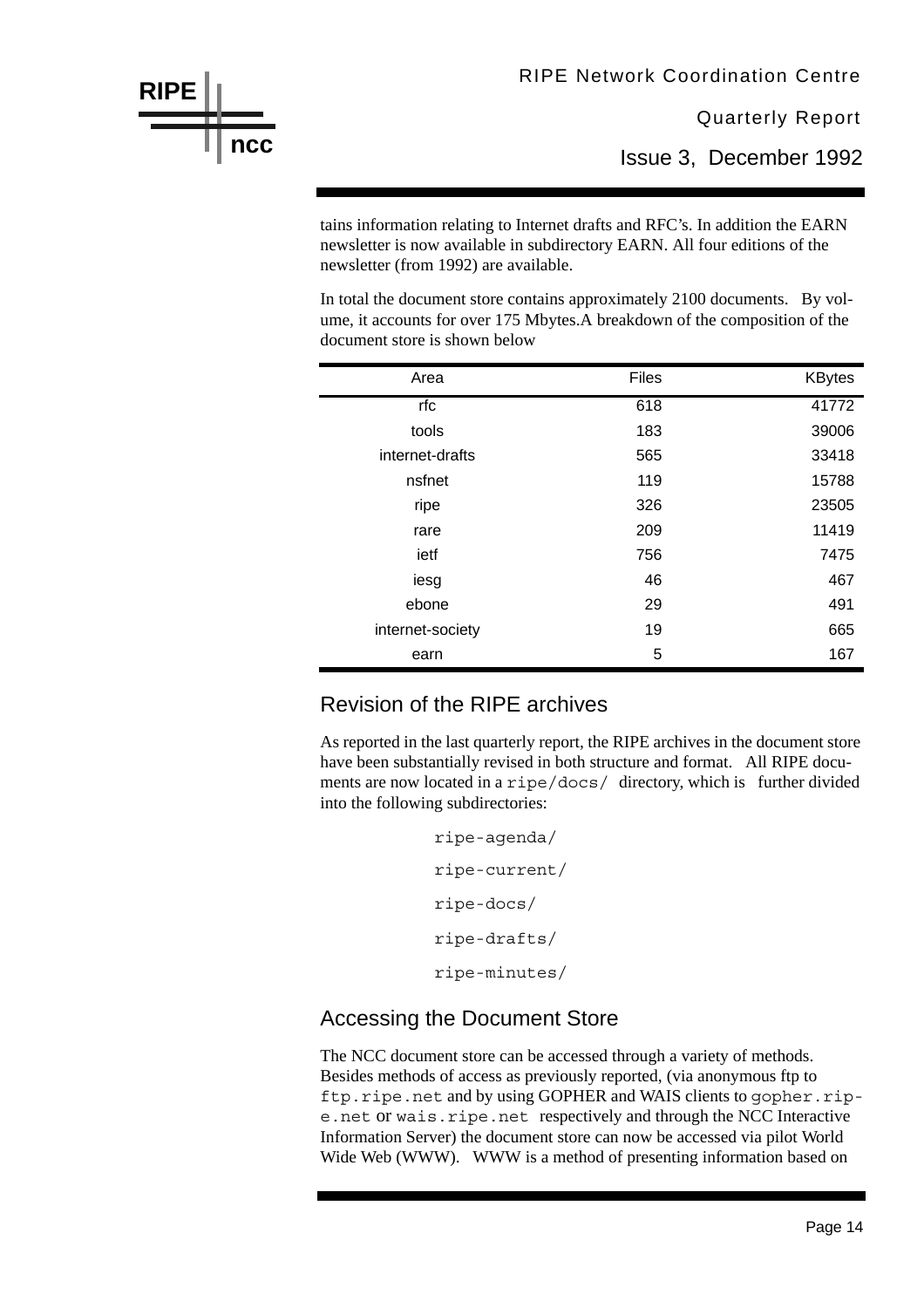

Issue 3, December 1992

the user making choices of key words (indicated with a number in brackets at the side of the word) which on selection "expand" to give a deeper level of information relating to that word. WWW is currently at the pilot stage.

### FTP Usage Statistics Most Popular Archive Sections Q4 1992



The most popular archive sections of the RIPE document store are tabulated below. This displays the top 15 most popular sections which were accessed using ftp.The most popular section is the ripe database, with approximately 870 Mbytes transferred:

| <b>Archive Section</b> | <b>Files</b><br>Sent | <b>Bytes Sent</b> | % of files<br>sent | % of bytes<br>sent |
|------------------------|----------------------|-------------------|--------------------|--------------------|
| ripe/dbase             | 991                  | 869400847         | 11.05              | 54.45              |
| ripe/docs              | 2133                 | 230213789         | 23.79              | 14.42              |
| rfc                    | 1787                 | 145185345         | 19.93              | 9.09               |
| ripe/hostcount         | 714                  | 77633923          | 7.96               | 4.86               |
| tools/www              | 297                  | 76948856          | 3.31               | 4.82               |
| nsf                    | 400                  | 41090123          | 4.46               | 2.57               |
| tools/conf             | 91                   | 36996454          | 1.01               | 2.32               |

Page 15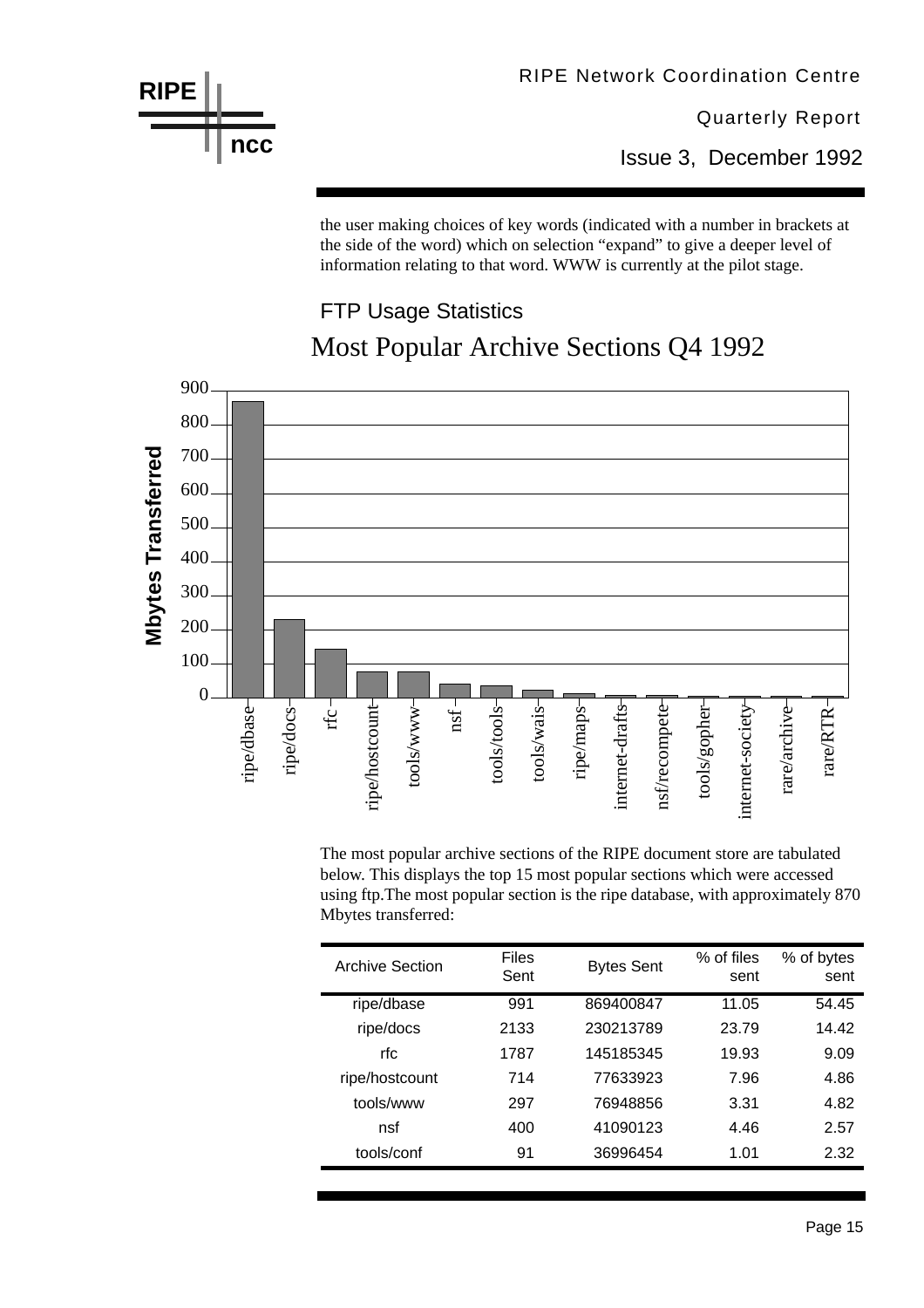Issue 3, December 1992

| <b>Archive Section</b> | <b>Files</b><br>Sent | <b>Bytes Sent</b> | % of files<br>sent | % of bytes<br>sent |
|------------------------|----------------------|-------------------|--------------------|--------------------|
| tools/wais             | 140                  | 23403957          | 1.56               | 1.47               |
| ripe/maps              | 185                  | 13464608          | 2.06               | 0.84               |
| internet-drafts        | 122                  | 8453373           | 1.36               | 0.53               |
| nsf/recompete          | 55                   | 8185394           | 0.61               | 0.51               |
| tools/gopher           | 99                   | 7288116           | 1.10               | 0.46               |
| internet-society       | 80                   | 6687213           | 0.89               | 0.42               |
| rare/archive           | 240                  | 6191833           | 2.68               | 0.39               |
| rare/RTR               | 24                   | 5170989           | 0.27               | 0.32               |

**RIPE** 

**ncc** 

The number of Mbytes transferred using ftp per top level domain is shown below:

| Domain                   | Number of         | Number of         | % of files     | % of bytes     |
|--------------------------|-------------------|-------------------|----------------|----------------|
| Name                     | <b>Files Sent</b> | <b>Bytes Sent</b> | sent           | sent           |
| $\overline{\text{II}}$ s | $\overline{0}$    | $\overline{0}$    | $\overline{0}$ | 0              |
| X                        | $\mathbf 0$       | 0                 | 0              | $\Omega$       |
| <b>LOCAL</b>             | 0                 | 0                 | 0              | 0              |
| NCC-X25                  | 0                 | 0                 | 0              | $\overline{0}$ |
| <b>PSPDN</b>             | 0                 | 0                 | 0              | 0              |
| <b>UNKNOWN</b>           | 503               | 51204567          | 5.61           | 3.21           |
| at                       | 99                | 9180269           | 1.10           | 0.57           |
| au                       | 12                | 900048            | 0.13           | 0.06           |
| be                       | 83                | 14129626          | 0.93           | 0.88           |
| br                       | 5                 | 934156            | 0.06           | 0.06           |
| ca                       | 38                | 2385199           | 0.42           | 0.15           |
| ch                       | 503               | 144382113         | 5.61           | 9.04           |
| cl                       | 1                 | 1970              | 0.01           | 0.00           |
| com                      | 489               | 124706428         | 5.45           | 7.81           |
| <b>CS</b>                | 107               | 4604605           | 1.19           | 0.29           |
| de                       | 906               | 87395617          | 10.10          | 5.47           |
| dk                       | 61                | 9234800           | 0.68           | 0.58           |
| edu                      | 543               | 121280238         | 6.06           | 7.60           |
| ee                       | $\overline{0}$    | $\Omega$          | $\Omega$       | $\overline{0}$ |
| es                       | 169               | 8976533           | 1.88           | 0.56           |
| fi                       | 958               | 292153550         | 1              | 10.68          |
| f <sub>r</sub>           | 174               | 39248067          | 1.94           | 2.46           |
| gov                      | 52                | 11432336          | 0.58           | 0.72           |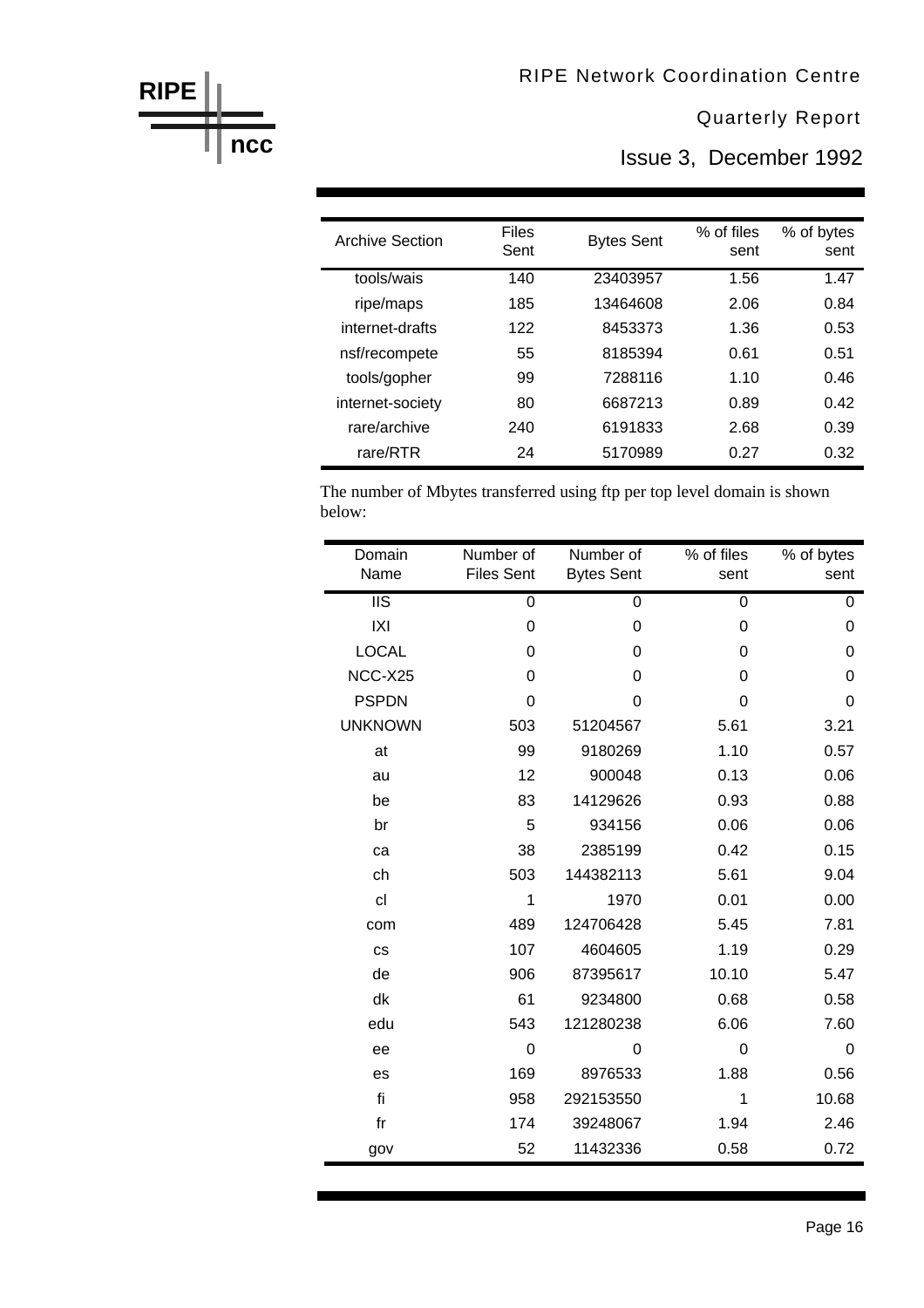**RIPE Network Coordination Centre** 

**Quarterly Report** 

Issue 3, December 1992

| Domain<br>Name | Number of<br><b>Files Sent</b> | Number of<br><b>Bytes Sent</b> | % of files<br>sent | % of bytes<br>sent |
|----------------|--------------------------------|--------------------------------|--------------------|--------------------|
|                |                                |                                |                    |                    |
| gr             | $\overline{573}$               | 78543493                       | 6.39               | 4.92               |
| hk             | $\overline{0}$                 | 0                              | $\mathbf 0$        | $\mathbf 0$        |
| hu             | 85                             | 4844867                        | 0.95               | 0.30               |
| ie             | 65                             | 6104140                        | 0.72               | 0.38               |
| il             | 16                             | 3507391                        | 0.18               | 0.22               |
| in             | 15                             | 706370                         | 0.17               | 0.04               |
| is             | 6                              | 802145                         | 0.07               | 0.05               |
| it             | 507                            | 67243159                       | 5.65               | 4.21               |
| jp             | $\mathbf 0$                    | 0                              | 0                  | 0                  |
| kr             | 0                              | $\mathbf 0$                    | 0                  | 0                  |
| lu             | $\overline{7}$                 | 1943250                        | 0.08               | 0.12               |
| mil            | 52                             | 4559751                        | 0.58               | 0.29               |
| mx             | $\mathbf 0$                    | 0                              | $\mathbf 0$        | $\overline{0}$     |
| net            | 928                            | 280696668                      | 10.35              | 17.58              |
| nl             | 408                            | 77324692                       | 4.55               | 4.84               |
| no             | 39                             | 14880150                       | 0.43               | 0.93               |
| nz             | $\mathbf 0$                    | $\mathbf 0$                    | $\mathbf 0$        | $\mathbf 0$        |
| org            | 28                             | 4594701                        | 0.31               | 0.29               |
| pl             | 283                            | 16785025                       | 3.16               | 1.05               |
| pt             | 954                            | 92687125                       | 10.64              | 5.80               |
| se             | 185                            | 9761543                        | 2.06               | 0.61               |
| sg             | $\mathbf{1}$                   | 47975                          | 0.01               | 0.00               |
| su             | 0                              | $\mathbf 0$                    | $\mathbf 0$        | $\mathbf 0$        |
| tw             | 5                              | 191270                         | 0.06               | 0.01               |
| uk             | 87                             | 8169431                        | 0.97               | 0.51               |
| <b>us</b>      | 1                              | 134                            | 0.01               | 0.00               |
| yu             | 14                             | 1137922                        | 0.16               | 0.07               |
| za             | 4                              | 92910                          | 0.04               | 0.01               |

The UNKNOWN category refers to where there is no match found between the IP address and the Domain Name.

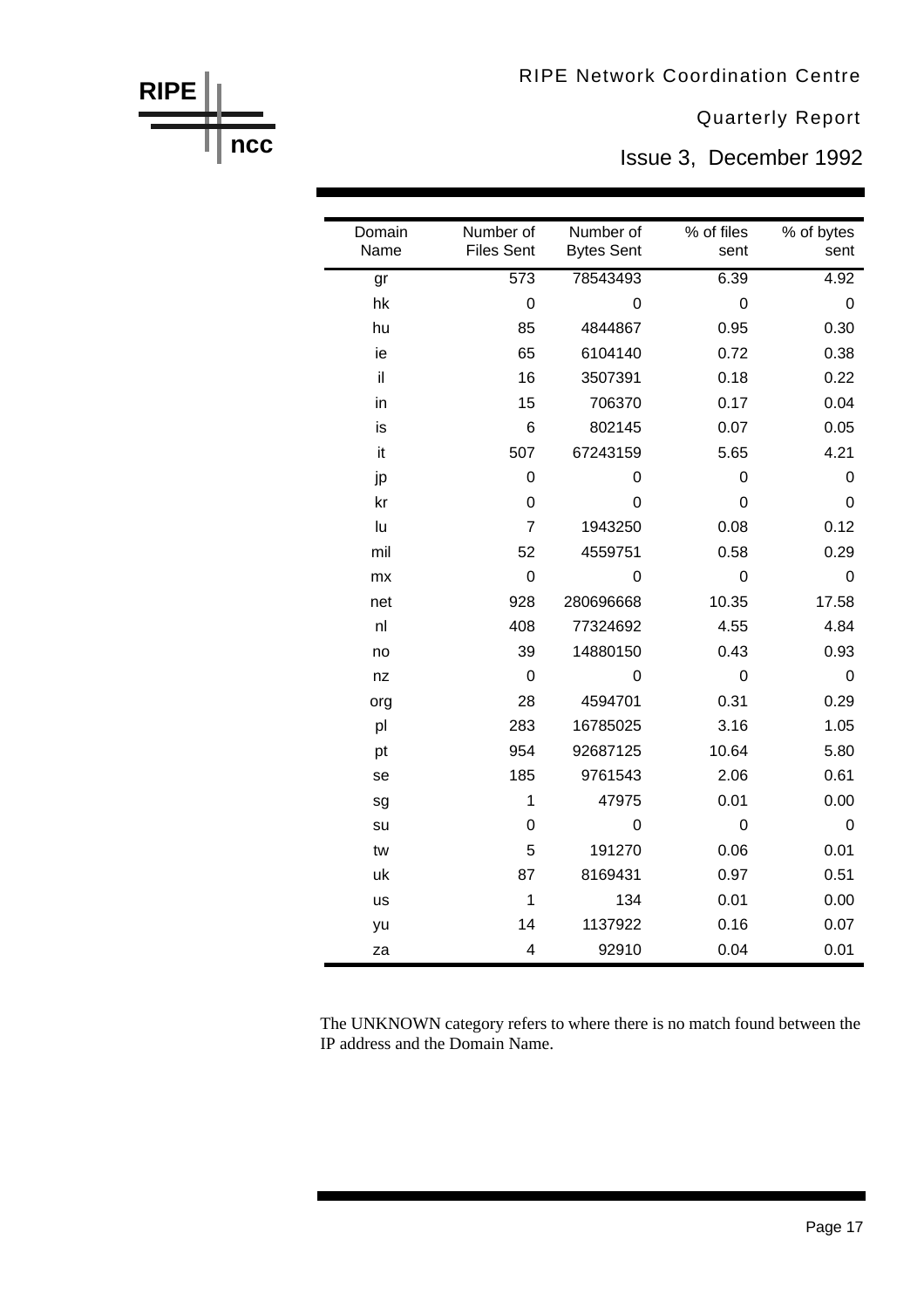

Issue 3, December 1992

#### Interactive Information Server

Once again the NCC would like to stress the idea behind the Interactive Information Server (IIS) and to encourage its usage. Therefore we make no apologies for repeating the information (although abbreviated) in this paragraph.

The goal of the IIS is to enable users with minimal hardware and/or software support to access information stored by the NCC. The IIS is also the most convenient method to access the RIPE document store from networks which are not IP based. At the same time it caters for those occasional users who do not choose to run or learn the local WAIS, GOPHER etc. clients. It is possible to access the information in the document store using both telnet and pad connections. In addition the server provides an interface to a number of clients enabling a wide range of information to be accessed in a number of different ways. Currently these comprise WAIS, Gopher and WHOIS. For details on how to use the IIS, please refer to our information leaflet "Interactive Information Server" or see the first edition of the NCC Quarterly Reports.

#### General Service Usage Statistics

Statistics for the use of the various NCC information services were collected for the fourth quarter of 1992 The table below shows the total number of connections made for each service (Whois, IIS, Wais, Ftp and Gopher) contacted either directly from a user client or from the NCC Interactive Information Service. The breakdown is given as total number of connections per month:

| Service    | Jul  | Aug  | Sep  | Oct   | Nov  | Dec   |
|------------|------|------|------|-------|------|-------|
| Whois      | 7909 | 7845 | 8044 | 12373 | 9769 | 19255 |
| IIS        | 669  | 591  | 628  | 1027  | 1018 | 1148  |
| Wais       | 1040 | 682  | 816  | 2552  | 2460 | 2240  |
| <b>FTP</b> | 849  | 645  | 625  | 1173  | 1344 | 1757  |
| Gopher     | 371  | 337  | 340  | 1115  | 1318 | 1156  |

Page 18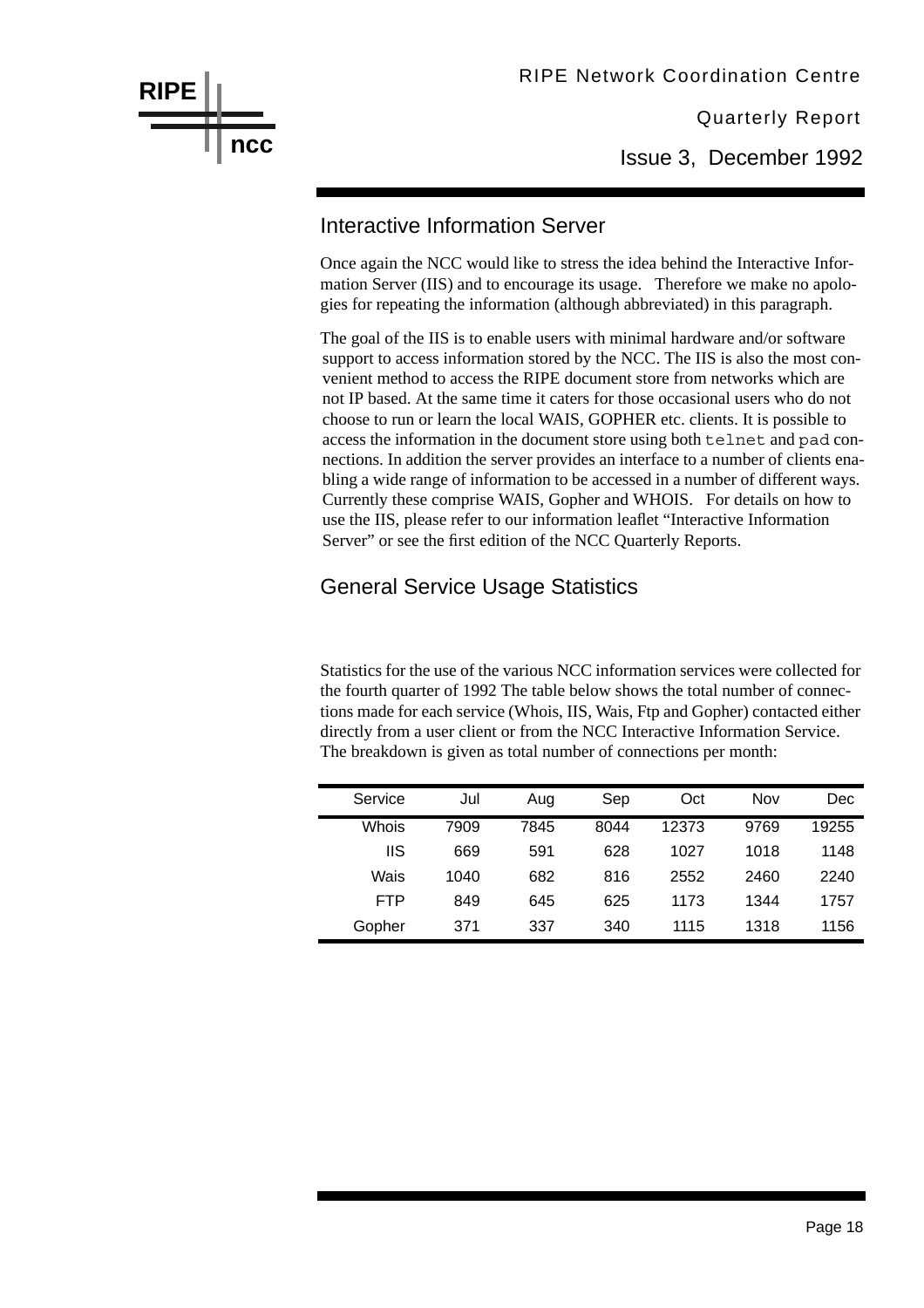

For technical reasons, GOPHER logging does not appear in this overview, since the logging is done in very different manner than all other services.The number of connections to the various servers at the NCC broken down by the source of the request is shown in the table below.

| Source                 | <b>Whois</b> | <b>IIS</b> | Wais     | Ftp      | Total |
|------------------------|--------------|------------|----------|----------|-------|
| $\overline{\text{II}}$ | 3709         | 0          | 3296     | 0        | 7005  |
| IXI                    | 9            | 569        | 0        | $\Omega$ | 578   |
| <b>LOCAL</b>           | 727          | 78         | 53       | 177      | 1035  |
| NCC-X25                | 11           | 41         | $\Omega$ | $\Omega$ | 52    |
| <b>PSPDN</b>           | 1            | 1          | $\Omega$ | $\Omega$ | 2     |
| <b>UNKNOWN</b>         | 521          | 337        | 94       | 228      | 1180  |
| at                     | 263          | 65         | 62       | 38       | 428   |
| au                     | 15           | 6          | 24       | 6        | 51    |
| be                     | 207          | 18         | $\Omega$ | 43       | 268   |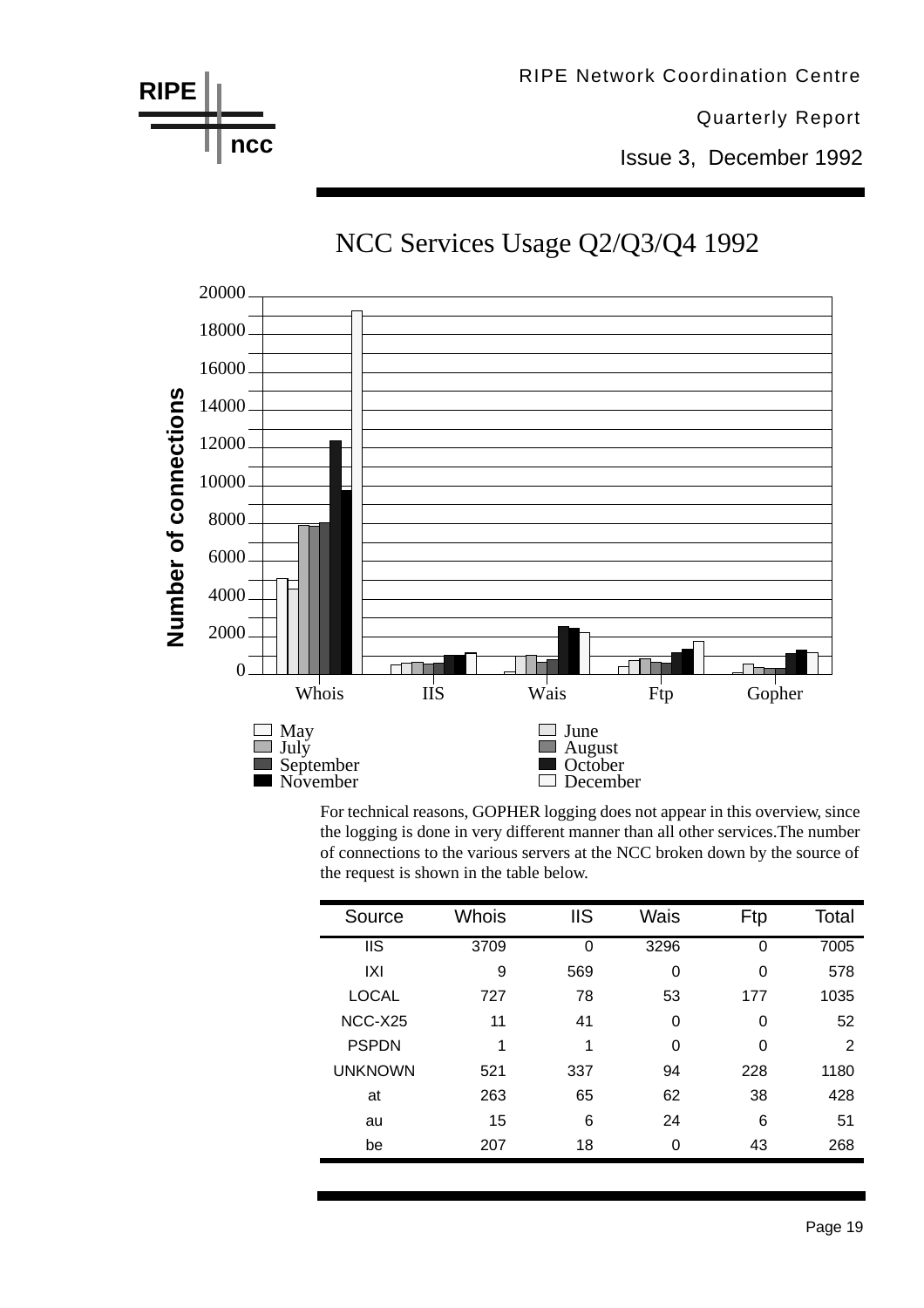**RIPE Network Coordination Centre** 

**Quarterly Report** 

Issue 3, December 1992

| Source               | Whois                   | <b>IIS</b>     | Wais             | Ftp                      | Total                      |
|----------------------|-------------------------|----------------|------------------|--------------------------|----------------------------|
| $\overline{b}$ r     | $\overline{1}$          | $\overline{2}$ | $\overline{0}$   | $\overline{7}$           | 10                         |
| ca                   | 50                      | 36             | 9                | 45                       | 140                        |
| ch                   | 674                     | 45             | 15               | 216                      | 950                        |
| c <sub>l</sub>       | $-6$                    | $\overline{0}$ | $\overline{1}$   | $\overline{\phantom{0}}$ | $\overline{7}$             |
| com                  | 56                      | 32             | 444              | 380                      | 912                        |
| $\mathsf{CS}\xspace$ | 81                      | 54             | $\mathbf 0$      | 20                       | 155                        |
| de                   | 761                     | 65             | $\overline{7}$   | 257                      | 1090                       |
| dk                   | 89                      | $\overline{4}$ | 10               | 21                       | 124                        |
| edu                  | 5529                    | 162            | 501              | 432                      | 6624                       |
| ee                   | $\overline{\mathbf{0}}$ | 3              | $\boldsymbol{0}$ | $\overline{\mathbf{0}}$  | $\mathbf{3}$               |
| es                   | 32                      | $\overline{4}$ | $\mathbf{1}$     | 12                       | 49                         |
| fi                   | 142                     | 11             | 14               | 111                      | 278                        |
| ${\sf fr}$           | 853                     | 104            | 15               | 86                       | 1058                       |
| gov                  | 31                      | 6              | 16               | 14                       | 67                         |
| gr                   | 66                      | 3              | $\mathbf 0$      | 55                       | 124                        |
| hk                   | $\overline{\mathbf{0}}$ | $\mathbf 0$    | 0                | $\overline{1}$           | $\overline{\phantom{0}}$ 1 |
| hu                   | 127                     | 33             | 0                | 13                       | 173                        |
| ie                   | 193                     | 33             | 0                | 26                       | 252                        |
| $\mathsf{il}$        | 8                       | 13             | 0                | 10                       | 31                         |
| in                   | $\overline{0}$          | $\overline{2}$ | 0                | $\mathbf{1}$             | $\mathbf{3}$               |
| is                   | 40                      | $\mathbf 0$    | 6                | 3                        | 49                         |
| it                   | 347                     | 38             | $\mathbf{1}$     | 107                      | 493                        |
| jp                   | 8                       | $\mathbf{1}$   | 10               | $\mathbf 1$              | 20                         |
| kr                   | $\overline{1}$          | $\overline{4}$ | 0                | 0                        | 5                          |
| lu                   | 14                      | 27             | 0                | 5                        | 46                         |
| mil                  | 20                      | 41             | 6                | 23                       | 90                         |
| mx                   | 0                       | 0              | 0                | 1                        | 1                          |
| net                  | 1299                    | 25             | 32               | 172                      | 1528                       |
| nl                   | 1463                    | 138            | 28               | 254                      | 1883                       |
| no                   | 1943                    | 4              | $\boldsymbol{0}$ | 8                        | 1955                       |
| nz                   | $\mathbf 1$             | $\pmb{0}$      | 0                | $\boldsymbol{0}$         | $\mathbf 1$                |
| org                  | 2182                    | 8              | 5                | 16                       | 2211                       |
| pl                   | 55                      | 17             | $\boldsymbol{0}$ | 36                       | 108                        |
| pt                   | 207                     | 10             | 11               | 25                       | 253                        |
| se                   | 760                     | 29             | 3                | 22                       | 814                        |
| sg                   | 9                       | $\pmb{0}$      | $\overline{c}$   | $\boldsymbol{0}$         | 11                         |
| su                   | 0                       | 3              | 0                | 0                        | 3                          |

**RIPE ncc**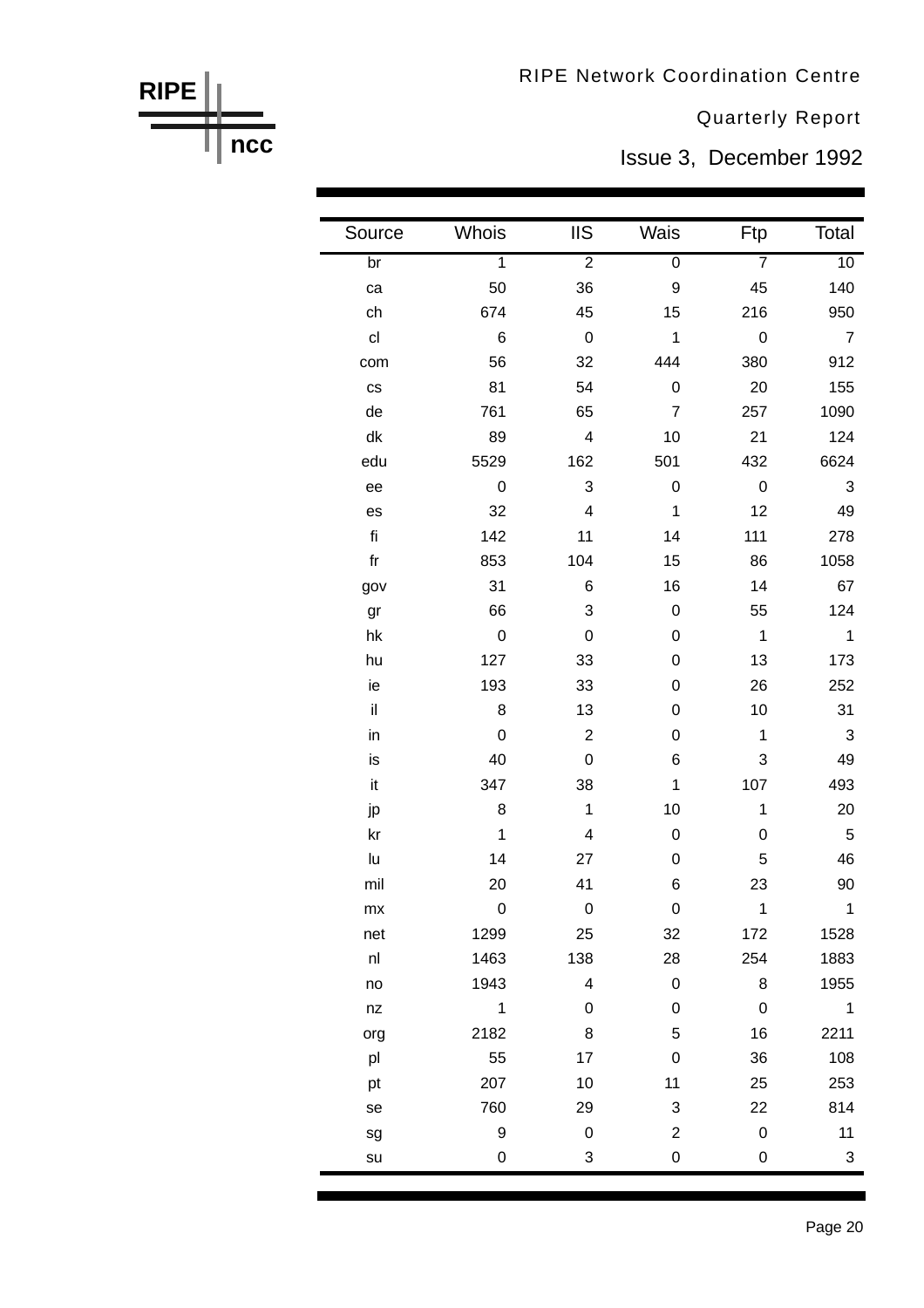Issue 3, December 1992

| Source | <b>Whois</b> | <b>IIS</b> | Wais | Ftp  | Total |
|--------|--------------|------------|------|------|-------|
| tw     | 4            | 4          | 0    | 5    | 13    |
| uk     | 444          | 83         | 124  | 43   | 694   |
| us     | 8659         | 1          | 2    | 1    | 8663  |
| yu     | 10           | 15         | 0    | 8    | 33    |
| za     | 0            | 0          | 0    | 1    | 1     |
| Total  | 31628        | 2175       | 4792 | 2930 | 41525 |

In total there were 2175 connections to the Interactive Information Server, which is queried, on average, 35 times per working day.

The provisional access from the IXI network has been used 569 times during the reporting period, slightly less than 10 times per working day on average. This service will have to be discontinued once the IXI connection at NIKHEF which it uses is disconnected unless alternative access can be found.

#### **RIPE NCC Information Leaflets**

Information leaflets describing the RIPE Network Management Database and the Interactive Information Server were printed last quarter. Copies of these leaflets are still available. Postscript versions of the leaflets can be obtained from the RIPE document store (documents ripe-77 and ripe-78). Alternatively we are more than happy to supply hard copies of the leaflets.

#### **Presentations**

**RIPE**

**ncc**

Once again the NCC would like to stress that it is considers it a priority to clarify both the existence and the role of the NCC in relation to the multitude of networking organisations. Clearly the larger the audience, the easier this task is. To this end the NCC will give presentations about its activities wherever appropriate and possible. Therefore we encourage all those organisations wishing to convey the work of the RIPE NCC to others to contact the NCC with a request for a presentation.

Presentations about RIPE and the RIPE NCC have been given at a meeting of the German Internet Formum DIGI in Munich, Germany in November.

ACONET has contacted the NCC with a request for a presentation, which is to be given at The 4th Network Seminar and Intensive Course for Scientists and Network Managers from Central Europe by Marten Terpstra on February 22nd/ 23rd.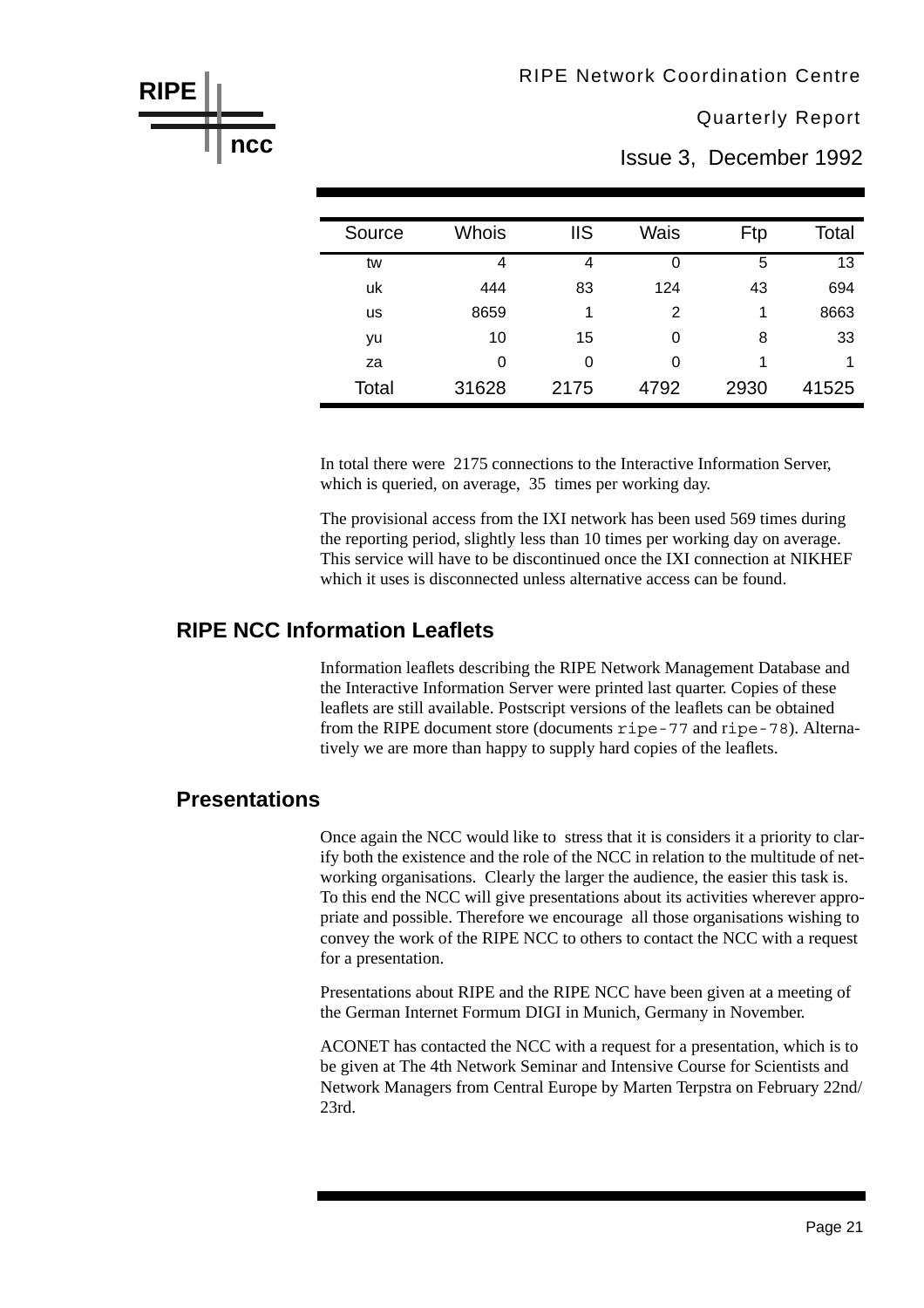Issue 3, December 1992

#### **RIPE Support Activities**

**ncc**

**RIPE**

#### RIPE meetings

Currently RIPE meetings take place three times a year. From its initiation on April 1st 1992, the RIPE NCC was chartered to provide support to all RIPE meetings.

The meetings are open to all Internet service providers, and enable both formal and informal information gathering, the exchange of ideas and debate. In addition it is at RIPE meetings where the members of the 9 RIPE working groups can meet face to face to discuss and progress their work.

The NCC welcomes suggestions for support from participants for future RIPE meetings

#### RIPE meetings - support

A detailed checklist describing the preparation necessary to host a RIPE meeting has been drawn up. In this way it is hoped that it will give potential hosting organisations as well as the RIPE NCC a clear idea of what is involved in hosting a RIPE meeting away from home. It should be mentioned here that the number of participants to successive RIPE meetings continues to increase significantly at each meeting, enhancing the size of the venue and level of support required.

In addition to the checklist, RIPE meeting site visits have been initiated for all future RIPE meetings scheduled outside Amsterdam. This gives the NCC an opportunity to meet the local organisers, see the proposed venue and generally walk through the checklist. A site visit was carried out in December to the meet the organisers of the Prague RIPE meeting at the Czech Technical University.

#### New Working Group

At the 12th RIPE meeting held in Paris, a new working group, local-ir (local internet registries) was established. The aim of this new group is to promote discussion to achieve greater coordination and cohesion between local registries on issues relating to the allocation of IP numbers. The current chairman of the group is Daniel Karrenberg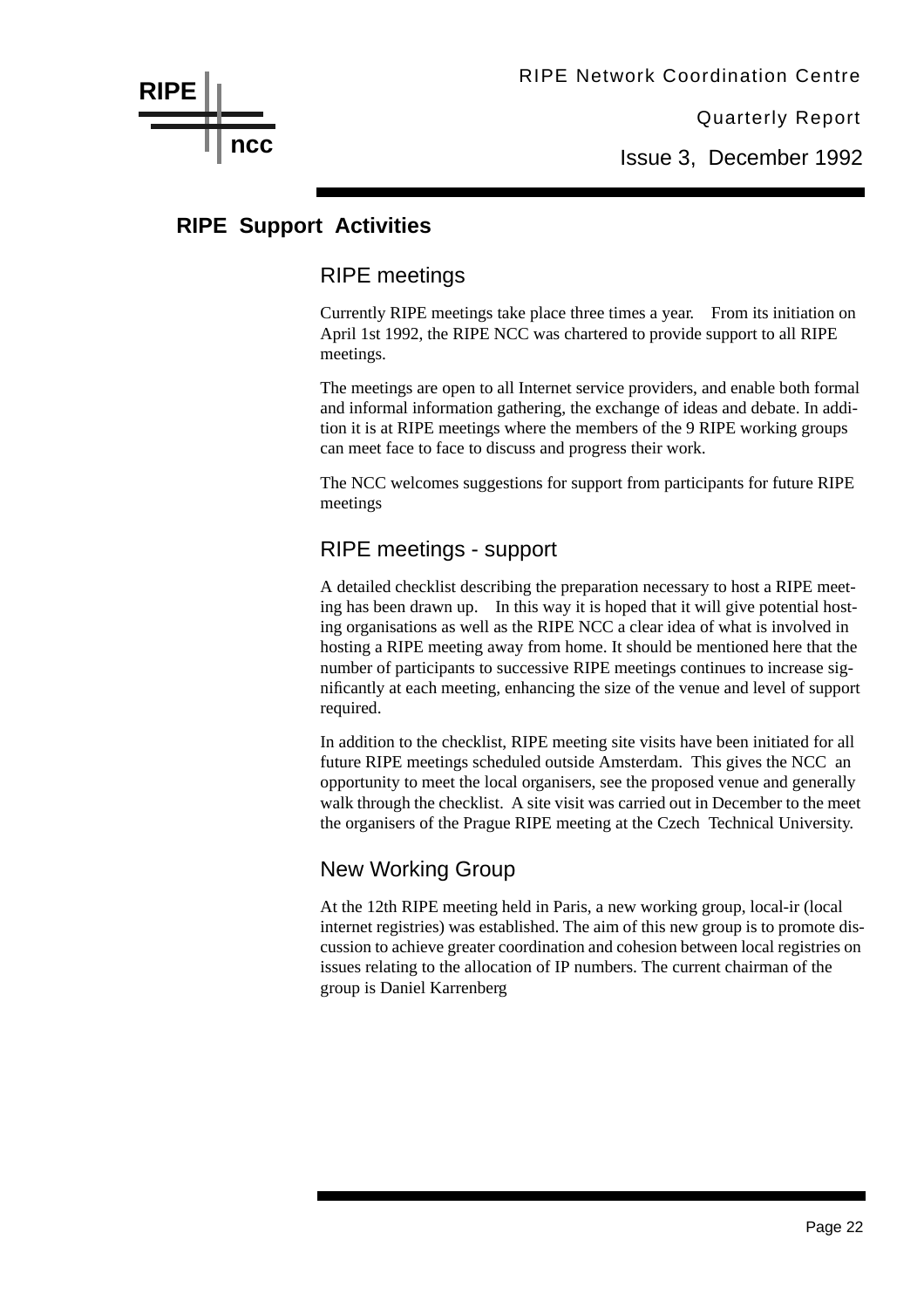Issue 3, December 1992

#### **Referrals and End-User Enquiries**

Again the number of referral requests and end-user enquiries has not been significant during the reporting period. Most queries have been related to either requests for IP numbers or dealt with by the mailing list for IP Providers. See the previous quarterly report for details of this list.

#### **General Set Up**

The general server and each of the personal workstations used by the NCC staff have benefited from addition of 16MB of memory.

The NCC library has expanded thanks to the kind donation by NLnet (Dutch part of EUnet) of recently published books by O'Reilly Associates, Inc.

We also would like to thank NetCS of Berlin for their kind donation of FAX software for the NCC Sun workstations.

### Acknowledgements

The RIPE NCC wishes to thank the RARE Secretariat for their excellent support throughout this quarter.

We wish also to thank the local registries for their excellent work, especially with regard to the allocation of IP numbers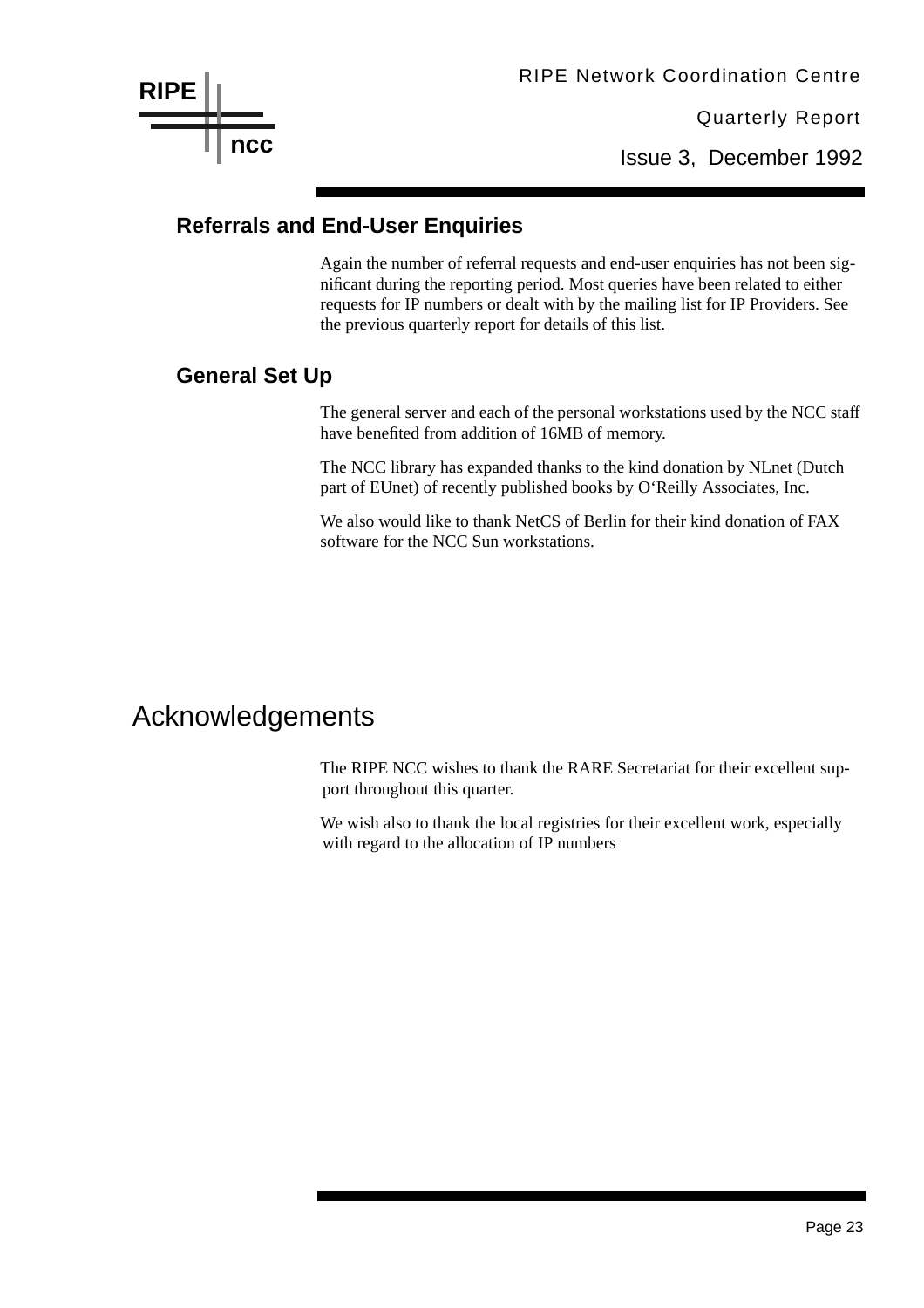

Issue 3, December 1992

### Appendix A

### **Meetings Attended**

The following meetings were attended by staff during the second quarter of the RIPE NCC operations.

| Date           | Name & Location                            | Attendee                             |
|----------------|--------------------------------------------|--------------------------------------|
| Nov 10-12 DIGI | Munich                                     | Marten Terpstra<br>Daniel Karrenberg |
| Nov 16-20      | <b>IFTE</b><br>Washington, USA             | Marten Terpstra<br>Daniel Karrenberg |
|                | Dec 17 Czech Technical Univ,<br>Prague, CS | Anne Lord                            |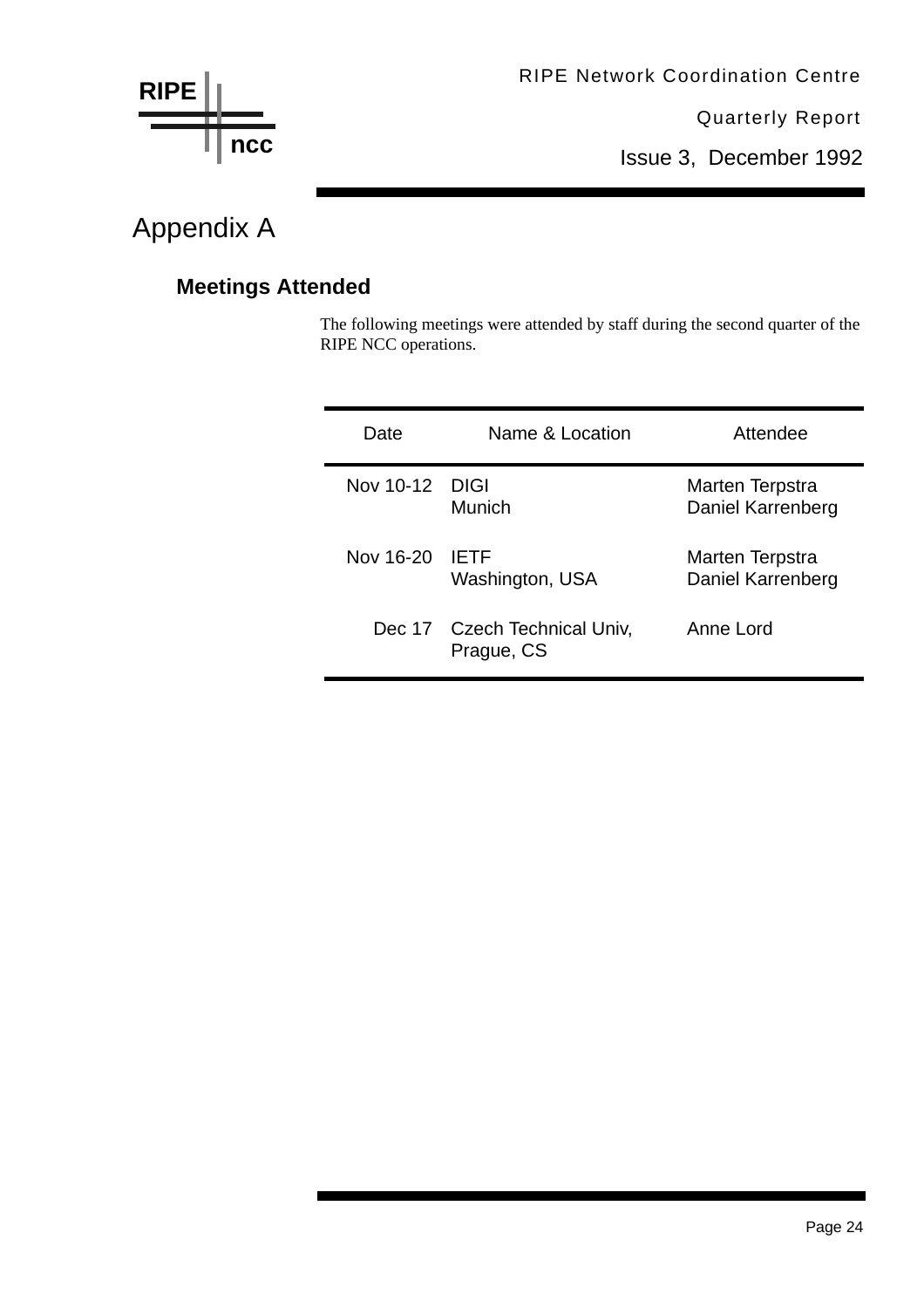

Issue 3, December 1992

### Appendix B

#### **Class B Network Number Allocations to Date**

The table below summarises all assignments of class B network numbers made through the RIPE NCC to date. The "Via" column indicates through which registry the NCC received the request and solicited the necessary justification.

| Network Number                                                                                              | Via                                                                                                                                                                                   |
|-------------------------------------------------------------------------------------------------------------|---------------------------------------------------------------------------------------------------------------------------------------------------------------------------------------|
| 160.44-160.52                                                                                               | <b>DE-NIC</b>                                                                                                                                                                         |
| 160.53                                                                                                      | <b>SWITCH</b>                                                                                                                                                                         |
| 160.54-160.58                                                                                               | <b>DE-NIC</b>                                                                                                                                                                         |
| 160.59                                                                                                      | SWITCH                                                                                                                                                                                |
| 160.60                                                                                                      | DE-NIC                                                                                                                                                                                |
| 160.61-160.62                                                                                               | CH NIC                                                                                                                                                                                |
| 160.63                                                                                                      | <b>SWITCH</b>                                                                                                                                                                         |
|                                                                                                             |                                                                                                                                                                                       |
| 163.156-163.157                                                                                             | <b>RIPE NCC</b>                                                                                                                                                                       |
| 163.158                                                                                                     | CH NIC                                                                                                                                                                                |
| 163.159-163.160                                                                                             | <b>RIPE NCC</b>                                                                                                                                                                       |
| 163.161                                                                                                     | SWITCH                                                                                                                                                                                |
| 163.162                                                                                                     | GARR                                                                                                                                                                                  |
| 163.163-163.165                                                                                             | <b>RIPE NCC</b>                                                                                                                                                                       |
| 163.166                                                                                                     | <b>ICNET</b>                                                                                                                                                                          |
| 163.167                                                                                                     | JANET                                                                                                                                                                                 |
| 163.168-163.175                                                                                             | <b>RIPE NCC</b>                                                                                                                                                                       |
|                                                                                                             |                                                                                                                                                                                       |
|                                                                                                             |                                                                                                                                                                                       |
|                                                                                                             |                                                                                                                                                                                       |
|                                                                                                             |                                                                                                                                                                                       |
|                                                                                                             |                                                                                                                                                                                       |
|                                                                                                             |                                                                                                                                                                                       |
|                                                                                                             |                                                                                                                                                                                       |
|                                                                                                             |                                                                                                                                                                                       |
|                                                                                                             |                                                                                                                                                                                       |
|                                                                                                             |                                                                                                                                                                                       |
|                                                                                                             |                                                                                                                                                                                       |
|                                                                                                             |                                                                                                                                                                                       |
| 164.1<br>164.2<br>164.3<br>164.4<br>164.5<br>164.6<br>164.7<br>164.8<br>164.9<br>164.10<br>164.11<br>164.12 | <b>RIPE NCC</b><br><b>RIPE NCC</b><br>EUnet/AT<br>SE NIC<br><b>RIPE NCC</b><br><b>PIPEX</b><br><b>RIPE NCC</b><br><b>ARNES</b><br><b>SE NIC</b><br>SE NIC<br>JANET<br><b>RIPE NCC</b> |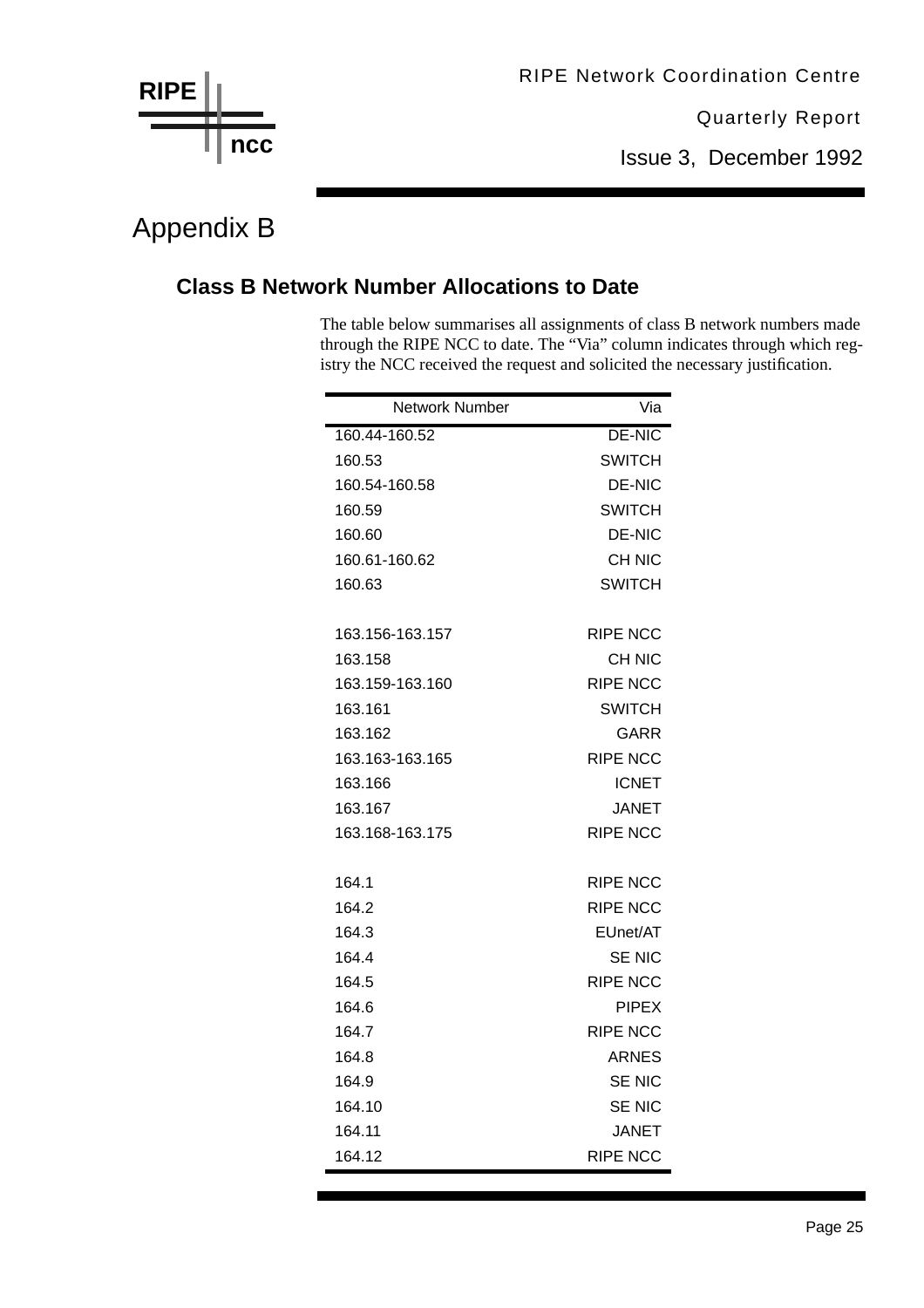RIPE Network Coordination Centre

Quarterly Report

Issue 3, December 1992

| Network Number | Via             |
|----------------|-----------------|
| 164.13         | Telecom         |
|                | Finland         |
| 164.14         | RIPE NCC        |
| 164.15         | RIPE NCC        |
| 164 16-164 34  | DE-NIC          |
| 164.35         | RIPE NCC        |
| 164.36         | <b>RIPE NCC</b> |
| 164.37-164.40  | free            |

**RIPE**

**ncc**

### Page 26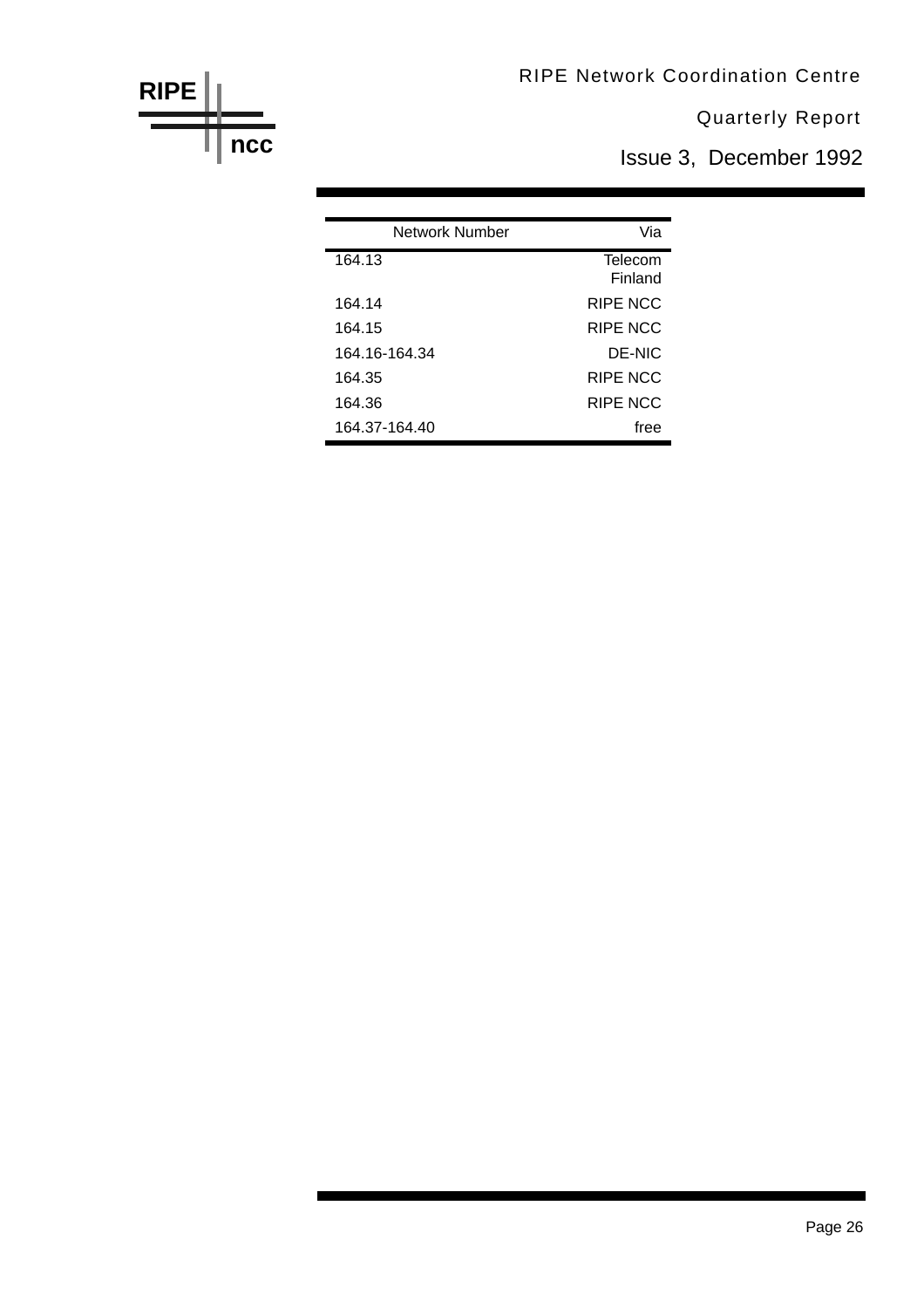

Issue 3, December 1992

### Appendix C

#### **Class C Block Allocations to Date**

The table below summarises the delegation status of the class C network number blocks allocated through the NCC and the number of networks allocated from these blocks. The "p/n" column indicates whether the block in question is delegated to the local registry of a service provider or is used to allocate numbers to organisations without a service provider.

It should be noted that blocks are reserved based on usage estimates given by the local registries for a period of about 24 months. Should the assignment rate differ from the estimated one, reserved blocks can and will be used for other purposes if necessary.

| <b>Block</b> | р<br>n | nets<br>assigned | Country                 | Registry                    |
|--------------|--------|------------------|-------------------------|-----------------------------|
| 192.162      | ?      | 26               | $\overline{\text{NCC}}$ | Miscellaneous TN, RO, PT    |
| 192.164      | p      | 238              | AT                      | EUnet/AT                    |
| 192.165      | ?      | 192              | <b>SE</b>               | <b>NORDUnet</b>             |
| 192.166      | ?      | 176              | DE                      | <b>DE-NIC</b>               |
| 192.167      | ?      | 154              | IT                      | <b>GARR</b>                 |
| 192.168      | р      | 0                | EU                      | EUnet/NOC                   |
|              |        |                  |                         |                             |
| 193.0        | ?      | free             | none                    | <b>NCC</b>                  |
| 193.1        | p      | $\overline{7}$   | IE                      | <b>HEANET</b>               |
| 193.2        | p      | 13               | YU                      | <b>ARNES</b>                |
| 193.3        | ?      | 84               | <b>DK</b>               | EUnet/DK                    |
| 193.4        | ?      | 17               | IS                      | Iceland everything          |
| 193.5        | p      | 42               | <b>CH</b>               | <b>SWITCH</b>               |
| 193.6        | р      | 149              | HU                      | Sztaki                      |
| 193.7        | р      | 0                | DE                      | chambers of commerce DE-NIC |
| 193.8        | n      | 20               | <b>CH</b>               | non-provider CH-NIC         |
| 193.9        | n      | 160              | EU                      | NCC non-provider European   |
| 193.10       | p      | 17               | <b>SE</b>               | <b>SUNET</b>                |
| 193.11       | р      | resvd            | <b>SE</b>               | <b>SUNET</b>                |
| 193.12       | p      | 81               | SE                      | <b>SWIPNET</b>              |
| 193.13-15    | p      | resvd            | <b>SE</b>               | <b>SWIPNET</b>              |
| 193.16       | n      | 150              | DE                      | non-provider DE-NIC         |
| 193.17       | n      | 90               | DE                      | non-provider DE-NIC         |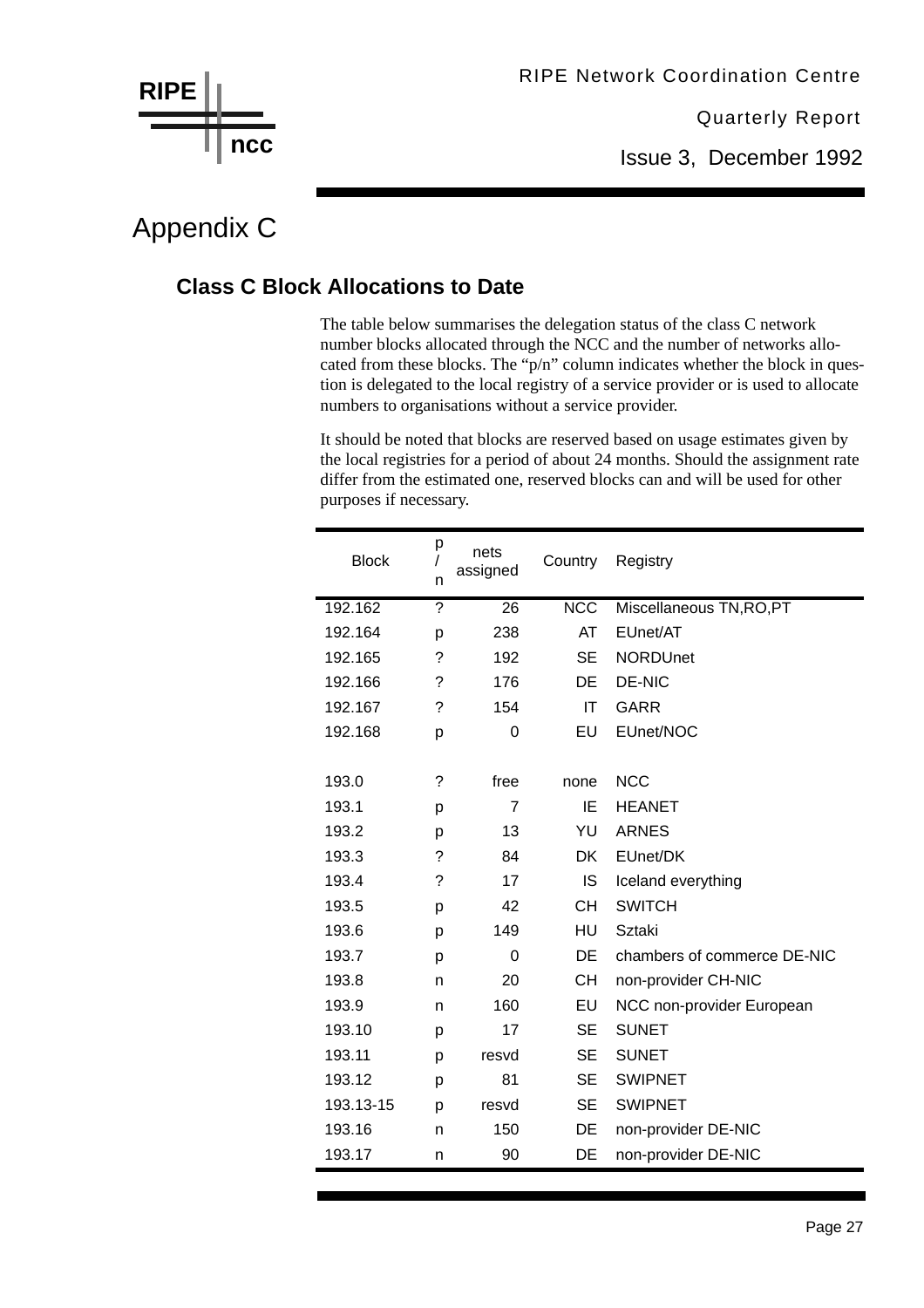Issue 3, December 1992

| <b>Block</b> | р<br>n | nets<br>assigned | Country                | Registry                         |
|--------------|--------|------------------|------------------------|----------------------------------|
| 193.18       | n      | 254              | DE                     | non-provider DE-NIC              |
| 193.19       | n      | 0                | DE                     | non-provider DE-NIC              |
| 193.20       | n      | 256              | <b>DE</b>              | non-provider DE-NIC              |
| 193.21       | n      | 0                | DE                     | non-provider DE-NIC              |
| 193.22       | n      | 165              | DE                     | non-provider DE-NIC              |
| 193.23       | n      | 120              | DE                     | non-provider DE-NIC              |
| 193.24-31    | n      | resvd            | DE                     | non-provider DE-NIC              |
| 193.32       | p      | 214              | <b>UK</b>              | non-provider UK-NIC              |
| 193.33-34    | n      | resvd            | <b>UK</b>              | Sainsbury's (multiple B request) |
| 193.35-39    | n      | 210              | <b>UK</b>              | non-provider UK NIC              |
| 193.40       | n      | 3                | EЕ                     | NCC non-provider EE              |
| 193.41       | n      | resvd            | EE                     | non provider EE                  |
| 193.42       | n      | 86               | $\mathsf{I}\mathsf{T}$ | non provider IT NIC              |
| 193.43       | n      | resvd            | IT                     | non provider IT NIC              |
| 193.44       | р      | 21               | <b>SE</b>              | <b>TIPNET</b>                    |
| 193.45-47    | p      | resvd            | SE                     | <b>TIPNET</b>                    |
| 193.48       | p      | 143              | FR.                    | <b>RENATER</b>                   |
| 193.49       | p      | 79               | FR.                    | <b>RENATER</b>                   |
| 193.50       | p      | 120              | FR.                    | <b>RENATER</b>                   |
| 193.51-52    | p      | resvd            | FR.                    | <b>RENATER</b>                   |
| 193.53       | n      | 55               | BЕ                     | NCC non-provider (dup)           |
| 193.54-55    | ?      | free             | none                   | <b>NCC</b>                       |
| 193.56       | n      | 1                | FR.                    | non-provider FR NIC              |
| 193.57       | n      | resvd            | FR.                    | non-provider FR NIC              |
| 193.58       | n      | 5                | ВE                     | NCC non-provider                 |
| 193.59       | р      | 17               | PL                     | academic                         |
| 193.60       | р      | 137              | UK                     | <b>JANET</b>                     |
| 193.61       | p      | 13               | <b>UK</b>              | <b>JANET</b>                     |
| 193.62       | p      | $\mathbf 0$      | UK                     | <b>JANET</b>                     |
| 193.63       | р      | 18               | UK                     | <b>JANET</b>                     |
| 193.64       | p      | 23               | FI                     | EUnet/FI                         |
| 193.65-67    | p      | resvd            | FI                     | EUnet/FI                         |
| 193.68       | р      | 0                | BG                     | EUnet/BG                         |
| 193.69       | p      | resvd            | IS                     | EUnet/IS                         |
| 193.70       | р      | resvd            | IT                     | EUnet/IT                         |

**ncc**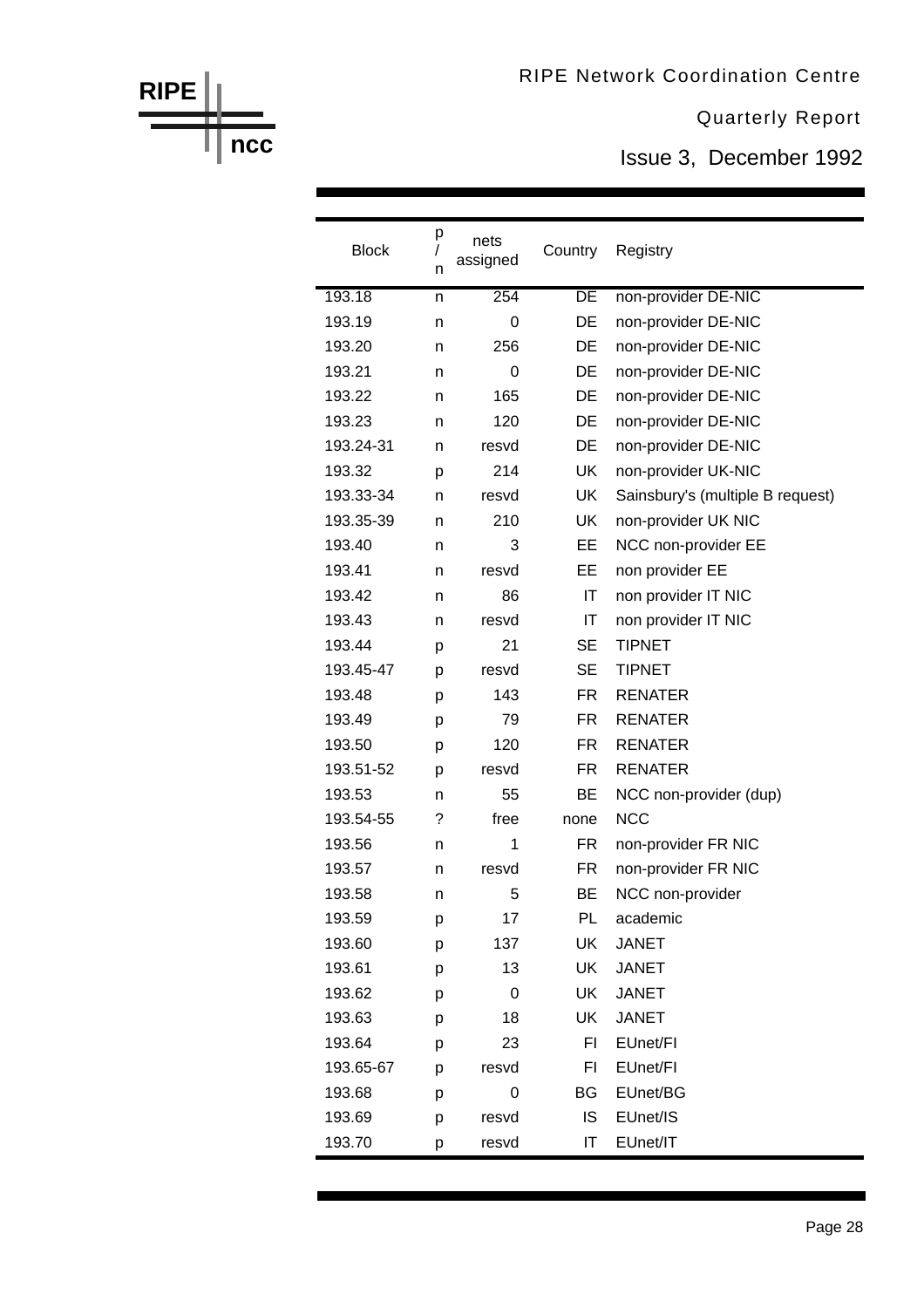Issue 3, December 1992

| <b>Block</b> | р<br>$\sqrt{2}$<br>n | nets<br>assigned | Country         | Registry                  |
|--------------|----------------------|------------------|-----------------|---------------------------|
| 193.71       | р                    | $\boldsymbol{0}$ | $\overline{NO}$ | EUnet/NO                  |
| 193.72       | p                    | 18               | <b>CH</b>       | EUnet/CH                  |
| 193.73       | р                    | resvd            | CН              | EUnet/CH                  |
| 193.74       | р                    | 5                | <b>BE</b>       | EUnet/BE                  |
| 193.75       | p                    | resvd            | BE              | EUnet/BE                  |
| 193.76-77    | р                    | resvd            | HR.             | EUnet/HR                  |
| 193.78       | р                    | 30               | <b>NL</b>       | EUnet/NL                  |
| 193.79       | p                    | resvd            | <b>NL</b>       | EUnet/NL                  |
| 193.80       | р                    | 21               | AT              | EUnet/AT                  |
| 193.81-83    | p                    | resvd            | AT              | EUnet/AT                  |
| 193.84       | p                    | 86               | <b>CS</b>       | EUnet/CS                  |
| 193.85-86    | p                    | resvd            | <b>CS</b>       | EUnet/CS                  |
| 193.87       | р                    | 24               | <b>CS</b>       | <b>EUnet/CS for SANET</b> |
| 193.88       | p                    | 28               | DK              | EUnet/DK                  |
| 193.89-91    | p                    | resvd            | DK              | EUnet/DK                  |
| 193.92       | р                    | 11               | <b>GR</b>       | EUnet/GR                  |
| 193.93       | p                    | resvd            | <b>GR</b>       | EUnet/GR                  |
| 193.94       | р                    | 5                | <b>TN</b>       | <b>NCC EUnet/TN</b>       |
| 193.95       | p                    | resvd            | <b>TN</b>       | EUnet/TN                  |
| 193.96       | p                    | 124              | DE              | EUnet/DE                  |
| 193.97       | р                    | 127              | DE              | EUnet/DE                  |
| 193.98       | р                    | 0                | DE              | EUnet/DE                  |
| 193.99-103   | p                    | resvd            | DE              | EUnet/DE                  |
| 193.104      | p                    | 11               | <b>FR</b>       | EUnet/FR                  |
| 193.105-111  | p                    | resvd            | FR.             | EUnet/FR                  |
| 193.112      | p                    | 28               | UK              | EUnet/UK                  |
| 193.113      | р                    | 67               | UK              | EUnet/UK (special)        |
| 193.114-119  | р                    | resvd            | UK              | EUnet/UK                  |
| 193.120      | p                    | 17               | IE              | EUnet/IE                  |
| 193.121-123  | p                    | resvd            | IE              | EUnet/IE                  |
| 193.124      | р                    | 42               | <b>RU</b>       | EUnet/RU + xSU            |
| 193.125      | p                    | resvd            | <b>RU</b>       | EUnet/RU + xSU            |
| 193.126      | р                    | 32               | PT              | EUnet/PT                  |
| 193.127      | р                    | 0                | ES              | EUnet/ES                  |
| 193.128      | р                    | 69               | UK              | <b>PIPEX</b>              |

### **ncc**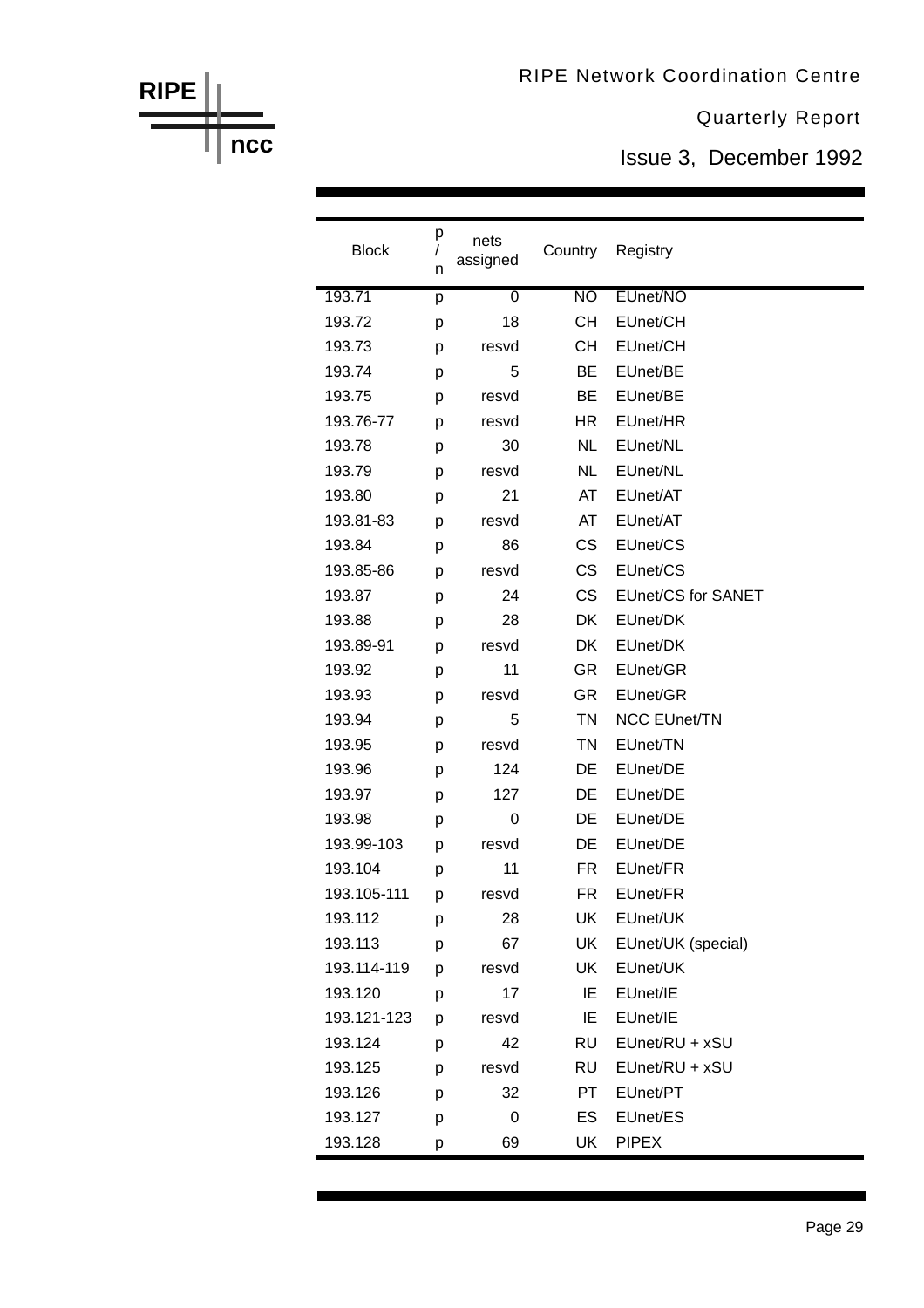Issue 3, December 1992

| <b>Block</b> | р<br>$\sqrt{2}$<br>n | nets<br>assigned | Country   | Registry                    |
|--------------|----------------------|------------------|-----------|-----------------------------|
| 193.129-135  | p                    | resvd            | <b>UK</b> | <b>PIPEX</b>                |
| 193.136      | p                    | 35               | <b>PT</b> | <b>RCCN</b>                 |
| 193.137      | p                    | resvd            | PT.       | <b>RCCN</b>                 |
| 193.138      | ?                    | 5                | SI        | NCC general                 |
| 193.139      | p                    | 254              | <b>FR</b> | Individual Block allocation |
| 193.140      | ?                    | 14               | TR        | NCC general                 |
| 193.141      | p                    | 0                | DE        | XLINK + reserved            |
| 193.142      | n                    | 64               | F1        | NCC non-provider            |
| 193.143      | n                    | 0                | FI        | NCC non-provider            |
| 193.144      | p                    | 10               | ES        | <b>RedIRIS</b>              |
| 193.145-147  | р                    | resvd            | ES        | <b>RedIRIS</b>              |
| 193.148      | n                    | 11               | ES        | non-provider ES NIC         |
| 193.149-155  | n                    | resvd            | ES        | non-provider ES NIC         |
| 193.156      | р                    | 43               | NO.       | <b>UNINETT</b>              |
| 193.157-159  | р                    | resvd            | NO.       | <b>UNINETT</b>              |
| 193.160      | n                    | 68               | <b>NO</b> | non-provider NO NIC         |
| 193.161      | n                    | resvd            | NO.       | non-provider NO NIC         |
| 193.162      | n                    | 21               | DK        | non-provider DK NIC         |
| 193.163      | n                    | resvd            | DK        | non-provider DK NIC         |
| 193.164      | n                    | 3                | PL        | NCC non-provider            |
| 193.165      | n                    | resvd            | PL        | non-provider                |
| 193.166      | р                    | 6                | F1        | <b>FUNET</b>                |
| 193.167      | р                    | resvd            | FI        | <b>FUNET</b>                |
| 193.168      | n                    | 41               | LU        | NCC non provider            |
| 193.169      | p                    | 0                | UK        | AT&T Istel                  |
| 193.170      | р                    | 26               | AT        | <b>NCC ACONET</b>           |
| 193.171      | p                    | resvd            | AT        | <b>ACONET</b>               |
| 193.172      | p                    | 4                | EU        | <b>NCC EMPB</b>             |
| 193.173      | р                    | resvd            | EU        | <b>EMPB</b>                 |
| 193.174      | р                    | 0                | DE        | <b>DFN</b>                  |
| 193.175      | p                    | resvd            | DE        | <b>DFN</b>                  |
| 193.176      | n                    | 17               | <b>NL</b> | non provider NL NIC         |
| 193.177      | n                    | resvd            | <b>NL</b> | non provider NL NIC         |
| 193.178      | n                    | 30               | IE        | NCC non provider IE         |
| 193.179      | n                    | resvd            | IE        | non provider IE             |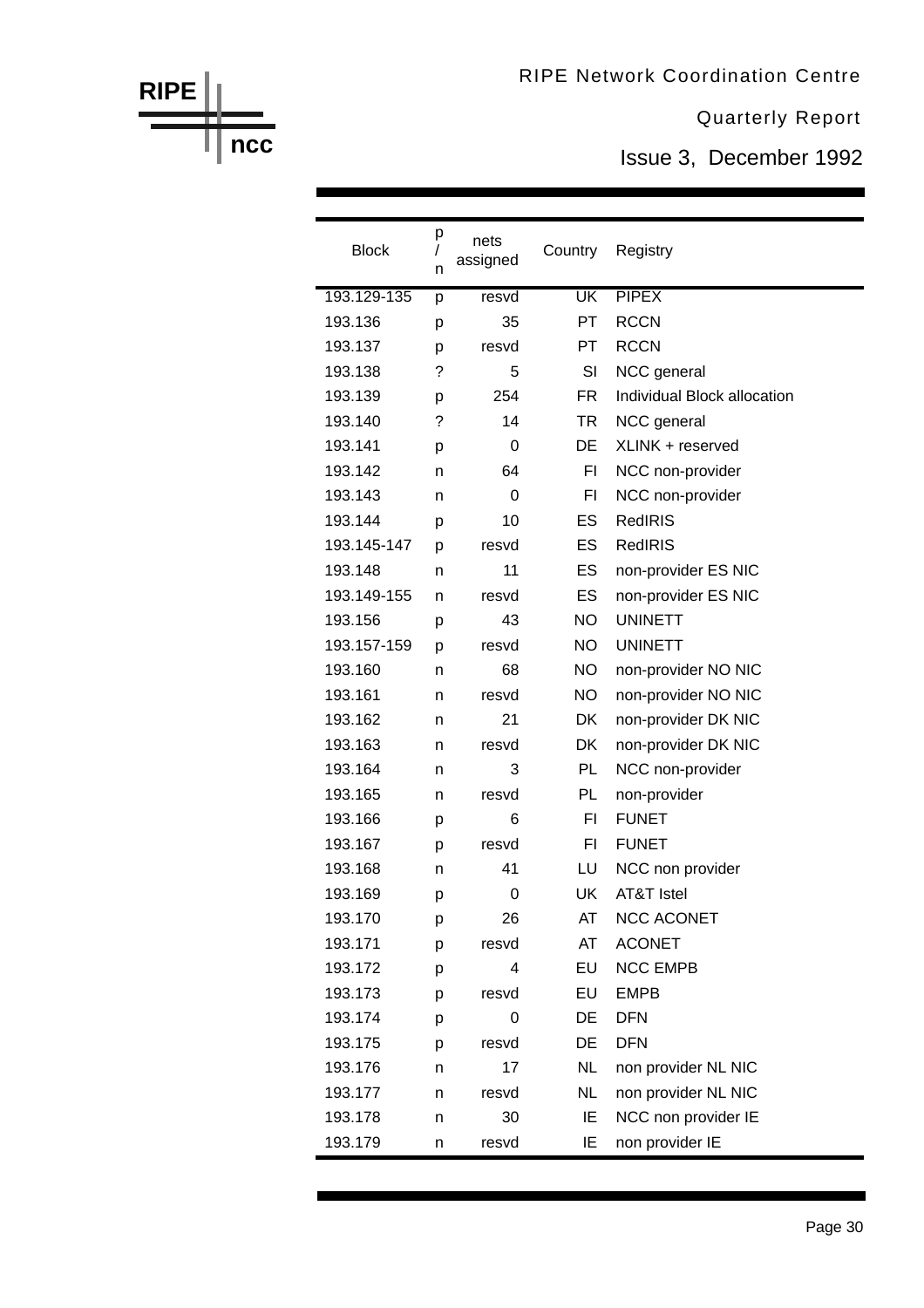Issue 3, December 1992

| <b>Block</b> | р<br>n | nets<br>assigned | Country   | Registry                             |
|--------------|--------|------------------|-----------|--------------------------------------|
| 193.180      | n      | 113              | <b>SE</b> | non provider SE NIC                  |
| 193.181-183  | n      | resvd            | SE        | non provider SE NIC                  |
| 193.184      | р      | 0                | FI        | Helsinki Telephone Company           |
| 193.185      | р      | resvd            | FI        | Helsinki Telephone Company           |
| 193.186      | n      | 30               | AT        | non provider AT NIC                  |
| 193.187      | n      | resvd            | AT        | non provider AT NIC                  |
| 193.188      | n      | 3                | several   | <b>NCC Middle East</b>               |
| 193.189      | n      | 64               | NG.       | <b>NCC Nigeria</b>                   |
| 193.190      | р      | 0                | BE.       | <b>Belgian National Research Net</b> |
| 193.191      | р      | resvd            | BE.       | Belgian National Research Net        |
| 193.192-243  | ?      | free             | none      | <b>NCC</b>                           |
| 193.244      | p      | 255              | <b>BF</b> | Kredietbank                          |
| 193.245      | р      | 255              | BE.       | Kredietbank                          |
| 193.246-247  | p      | resvd            | <b>BF</b> | Kredietbank                          |
| 193.248-254  | р      | 1530             | FR.       | France Telecom Internal Network      |
| 193.255      | ?      | free             | none      | <b>NCC</b>                           |

**RIPE**

**ncc**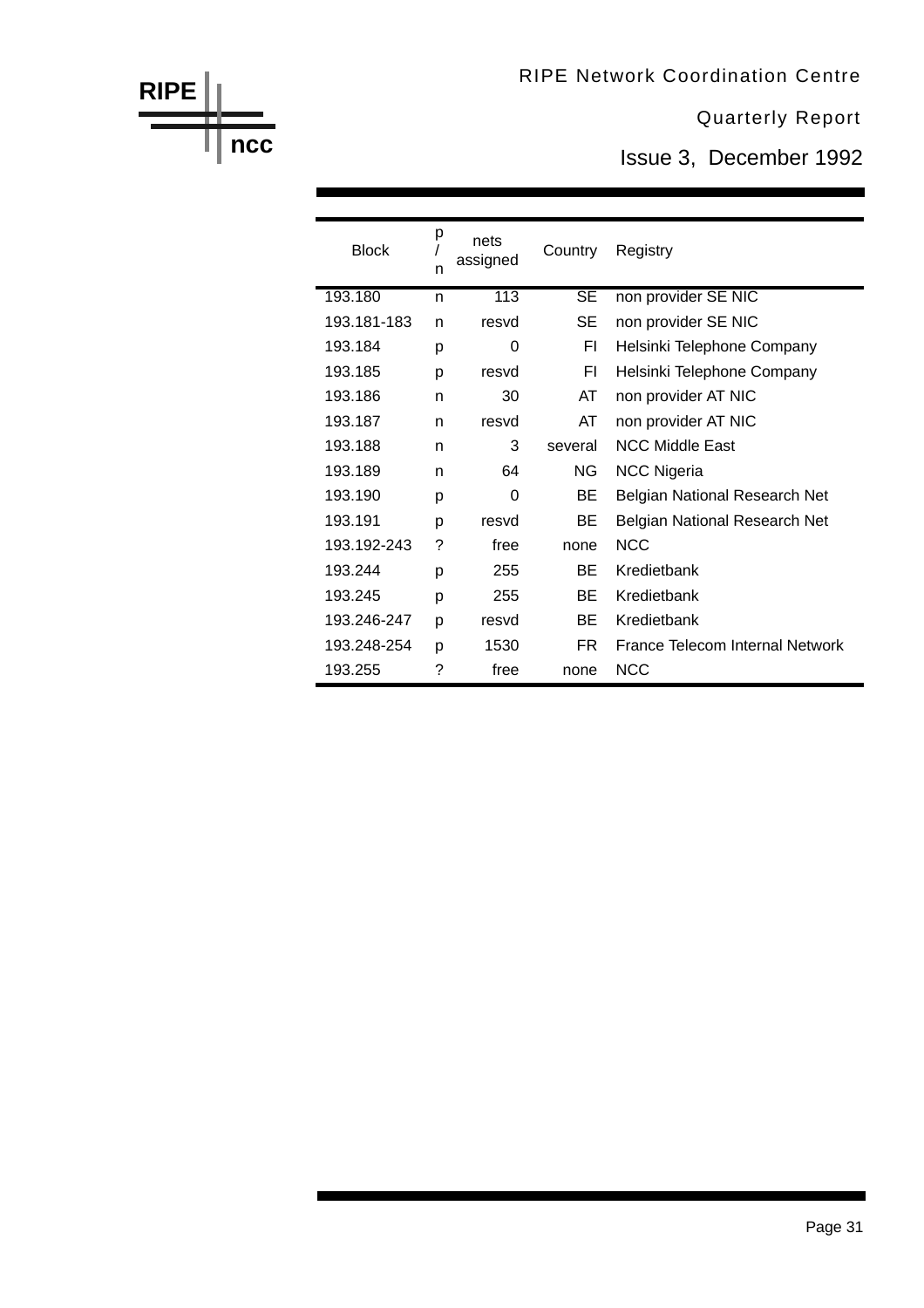

Issue 3, December 1992

### Appendix D

#### **Domain Table**

This appendix gives an overview of all top level domains, and other categories mentioned in the tables and graphs.

| Domain         | Specifying                                                      |
|----------------|-----------------------------------------------------------------|
| IXI            | IXI                                                             |
| <b>IIS</b>     | the Interactive Information Server                              |
| <b>LOCAL</b>   | the NCC itself using IP                                         |
| NCC-X25        | the NCC itself using X.25                                       |
| <b>PSPDN</b>   | the Public Data Network                                         |
| <b>UNKNOWN</b> | no mapping between IP address and<br>domain name could be found |
| com            | commercial organisations (mainly in the<br>US)                  |
| edu            | educational organisations (mainly in the<br>US)                 |
| gov            | US government organisations                                     |
| mil            | US military organisations                                       |
| net            | network providers and related organisa-<br>tions                |
| org            | organisations (mainly in the US)                                |
| al             | Albania                                                         |
| at             | Austria                                                         |
| au             | Australia                                                       |
| be             | Belgium                                                         |
| br             | <b>Brazil</b>                                                   |
| bg             | <b>Bulgaria</b>                                                 |
| by             | <b>Byelorus</b>                                                 |
| ca             | Canada                                                          |
| ch             | Switzerland                                                     |
| cl             | Chile                                                           |
| <b>CS</b>      | Czechoslovakia                                                  |
| de             | Germany                                                         |
| dk             | Denmark                                                         |
| dz             | Algeria                                                         |
| ee             | Estonia                                                         |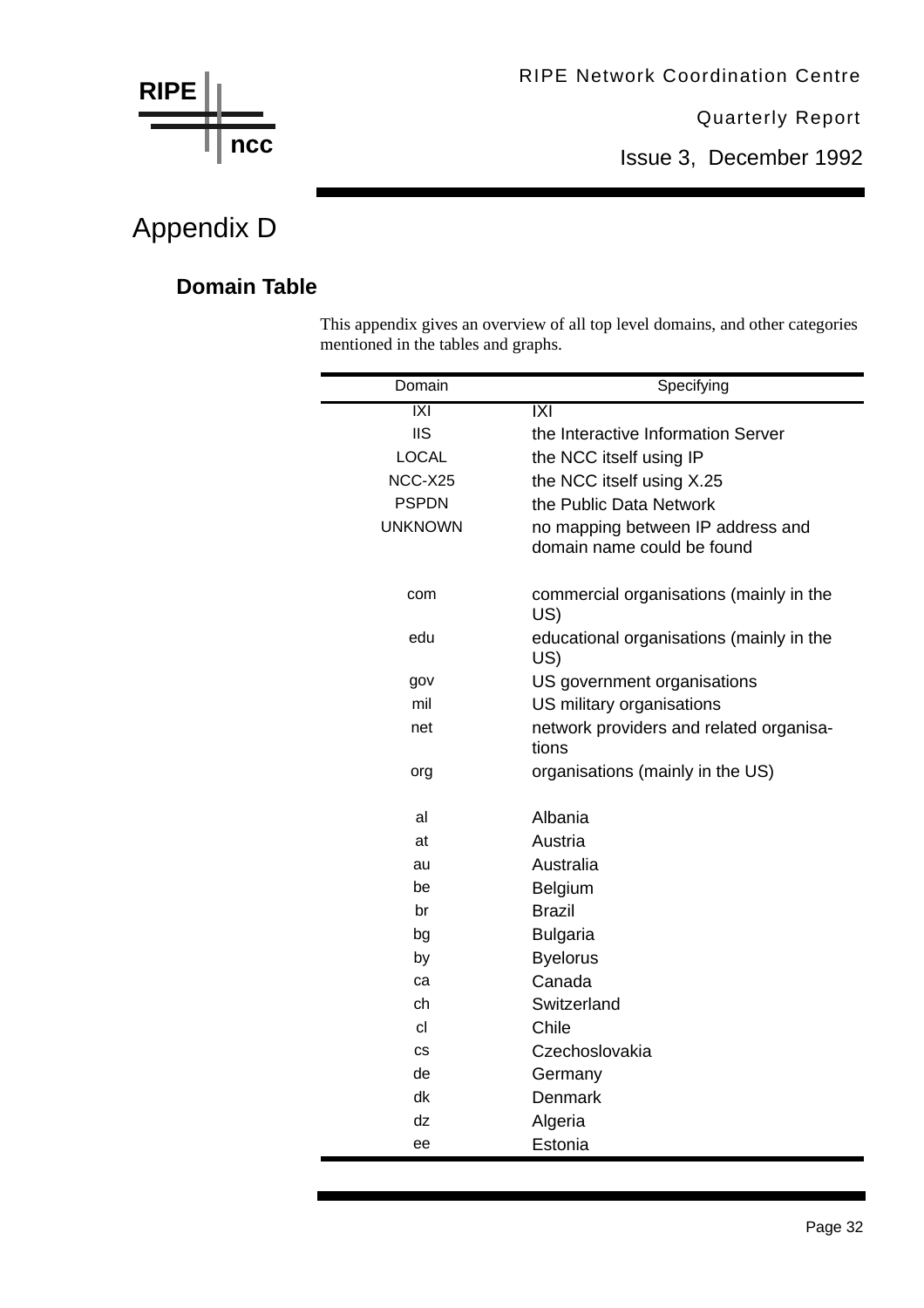RIPE Network Coordination Centre

**RIPE**

**ncc**

Quarterly Report

Issue 3, December 1992

| Domain          | Specifying           |
|-----------------|----------------------|
| $\overline{es}$ | Spain                |
| fi              | Finland              |
| fr              | France               |
| gb              | Great-Britain        |
| gr              | Greece               |
| hk              | Hong Kong            |
| hr              | Croatia              |
| hu              | Hungary              |
| ie              | Ireland              |
| in              | India                |
| is              | Iceland              |
| it              | Italy                |
| il              | Israel               |
| jp              | Japan                |
| kr              | Korea                |
| It              | Lithuania            |
| lu              | Luxembourg           |
| lv              | Latvia               |
| <b>mx</b>       | Mexico               |
| nl              | Netherlands          |
| no              | Norway               |
| nz              | New Zealand          |
| pl              | Poland               |
| pt              | Portugal             |
| ro              | Romania              |
| se              | Sweden               |
| sg              | Singapore            |
| si              | Slovenia             |
| su              | <b>USSR</b>          |
| tn              | Tunesia              |
| tw              | Taiwan               |
| ua              | Ukraine              |
| uk              | United Kingdom       |
| us              | <b>United States</b> |
| va              | Vatican City State   |
| yu              | Yugoslavia           |
| za              | South Africa         |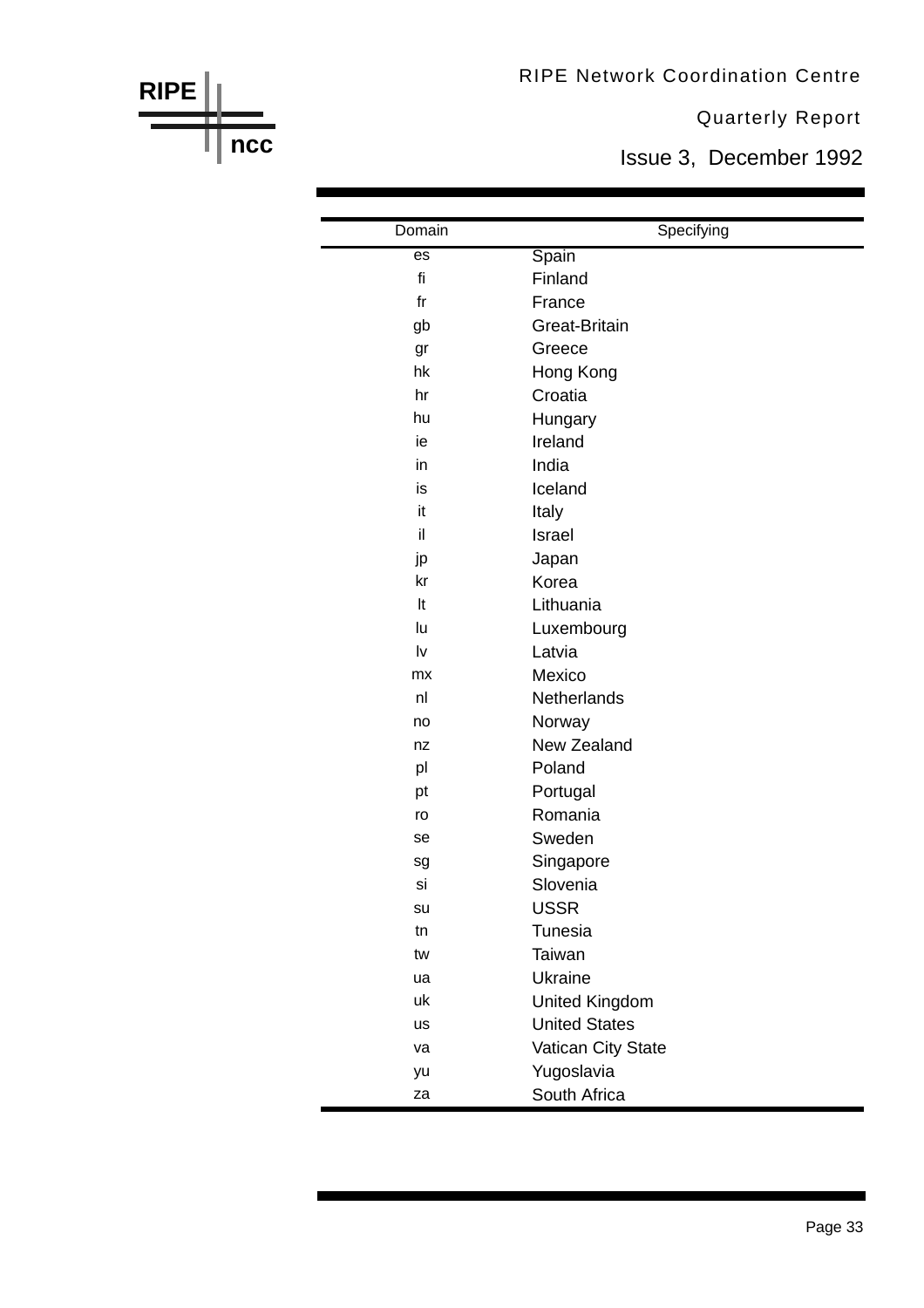Issue 3, December 1992

### Appendix F

#### **Working Group Mailing Lists**

Coordinating and support for the activities of the Working Groups is a key focus for the RIPE NCC. During the first quarter, the NCC has created mailing lists for those working groups that have requested this facility.

Relationship between Academic & Research Networks & Commercial Networks.

Chair: Glenn Kowack. E-mail: glenn@eu.net. Working Group E-mail: raec-wg@ripe.net.

Network Information Discovery and User Support. Chair: Nandor Horvath. E-mail: horvath@sztaki.hu Working Group E-mail: nidus-wg@ripe.net

DNS Issues Chair: Francis Dupont. E-mail: francis.dupont@inria.fr Working Group E-mail: dns-wg@ripe.net

Routing Issues Chair: Jean-Michel Jouanigot. E-mail: jimi@dxcoms.cern.ch Working Group E-mail: routing-wg@ripe.net

Network Monitoring and Statistics Gathering Chair: Bernhard Stockman. E-mail: boss@sunet.se

Network Maps Chair: Daniele Bovio. E-mail: hi@frors12.bitnet Working Group E-mail: maps-wg@ripe.net

European Connectivity Chair: Milan Sterba. E-mail: milan.sterba@inria.fr

RIPE Database Chair: Wilfried Woeber. E-mail: woeber@access.can.ac.at Working Group E-mail: db-wg@ripe.net

Local Internet Registries Chair: Daniel Karrenberg. E-mail: dfk@ripe.net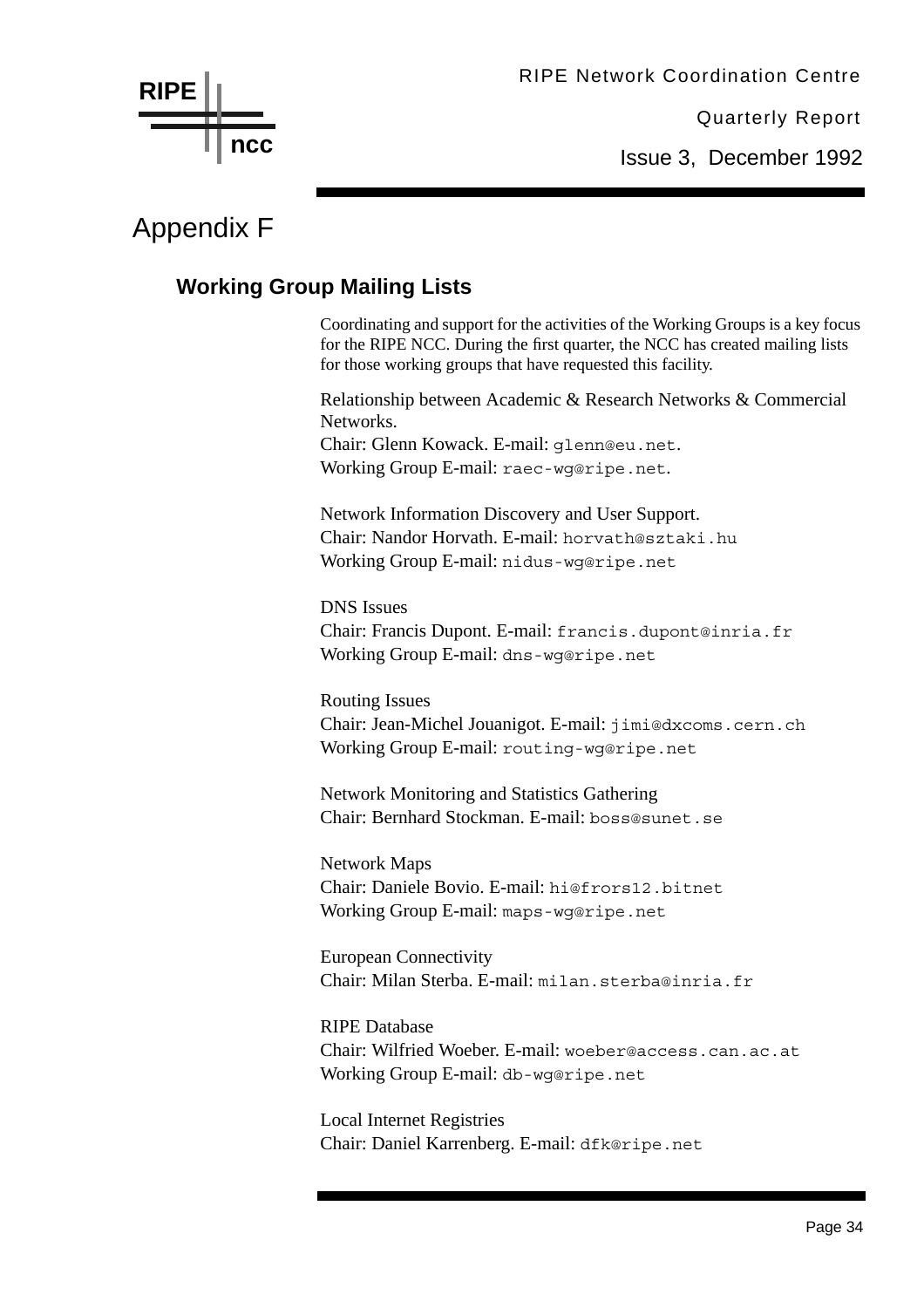

Working Group E-mail: local-ir@ripe.net

To subscribe to any working group send a message to:

[listname]-request@ripe.net

where [listname] is replaced by the name of one of the working groups specified above.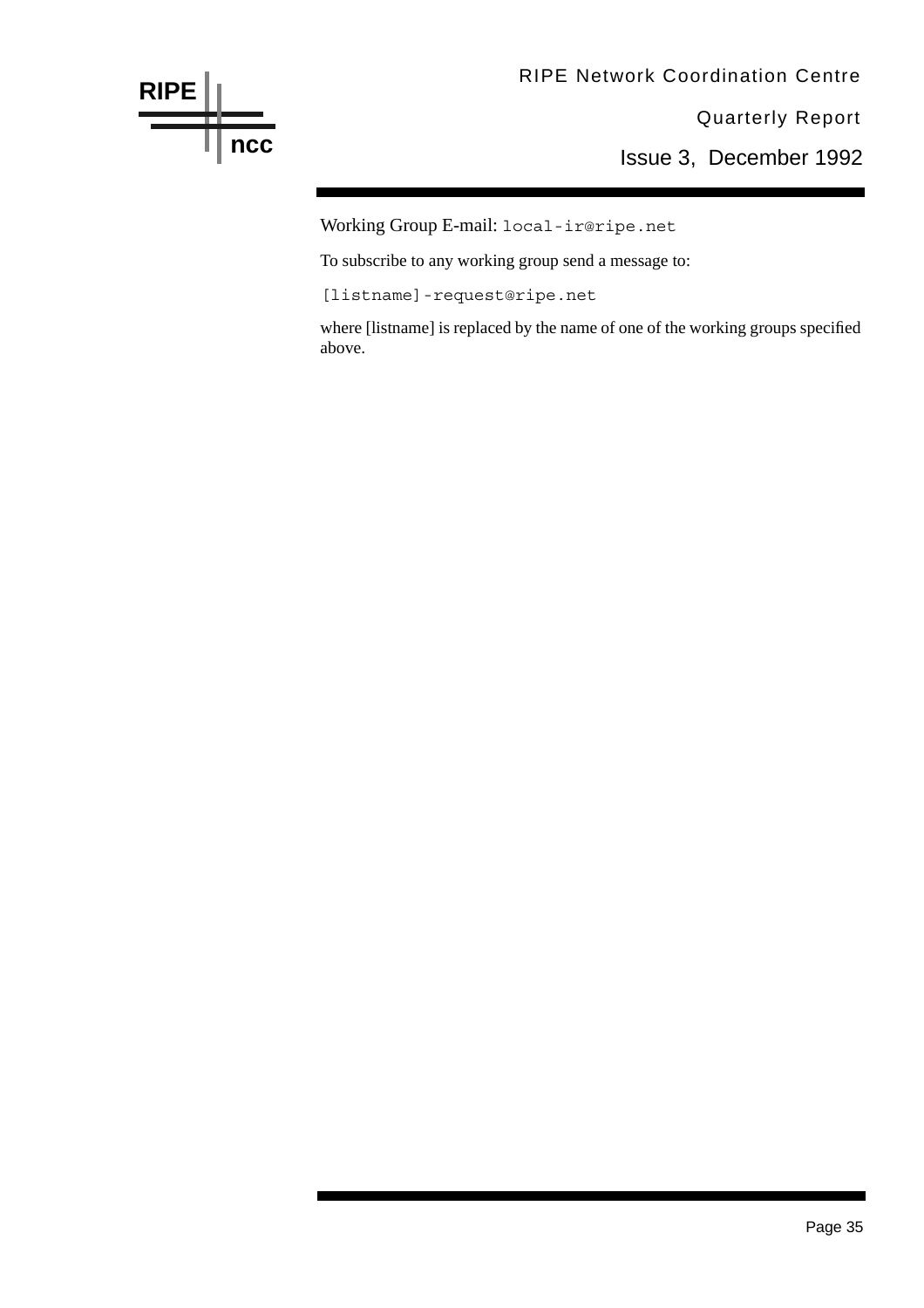

Page 36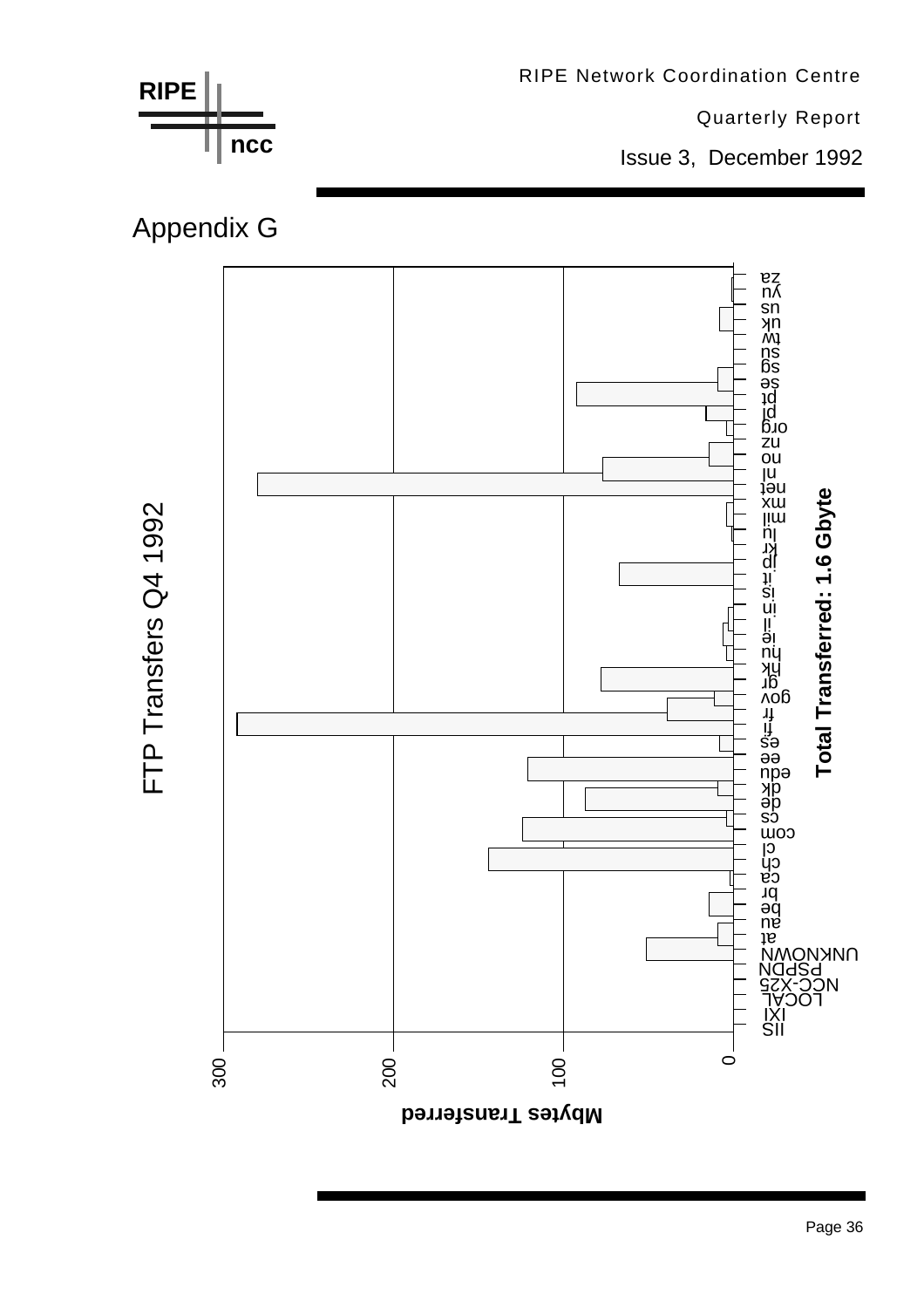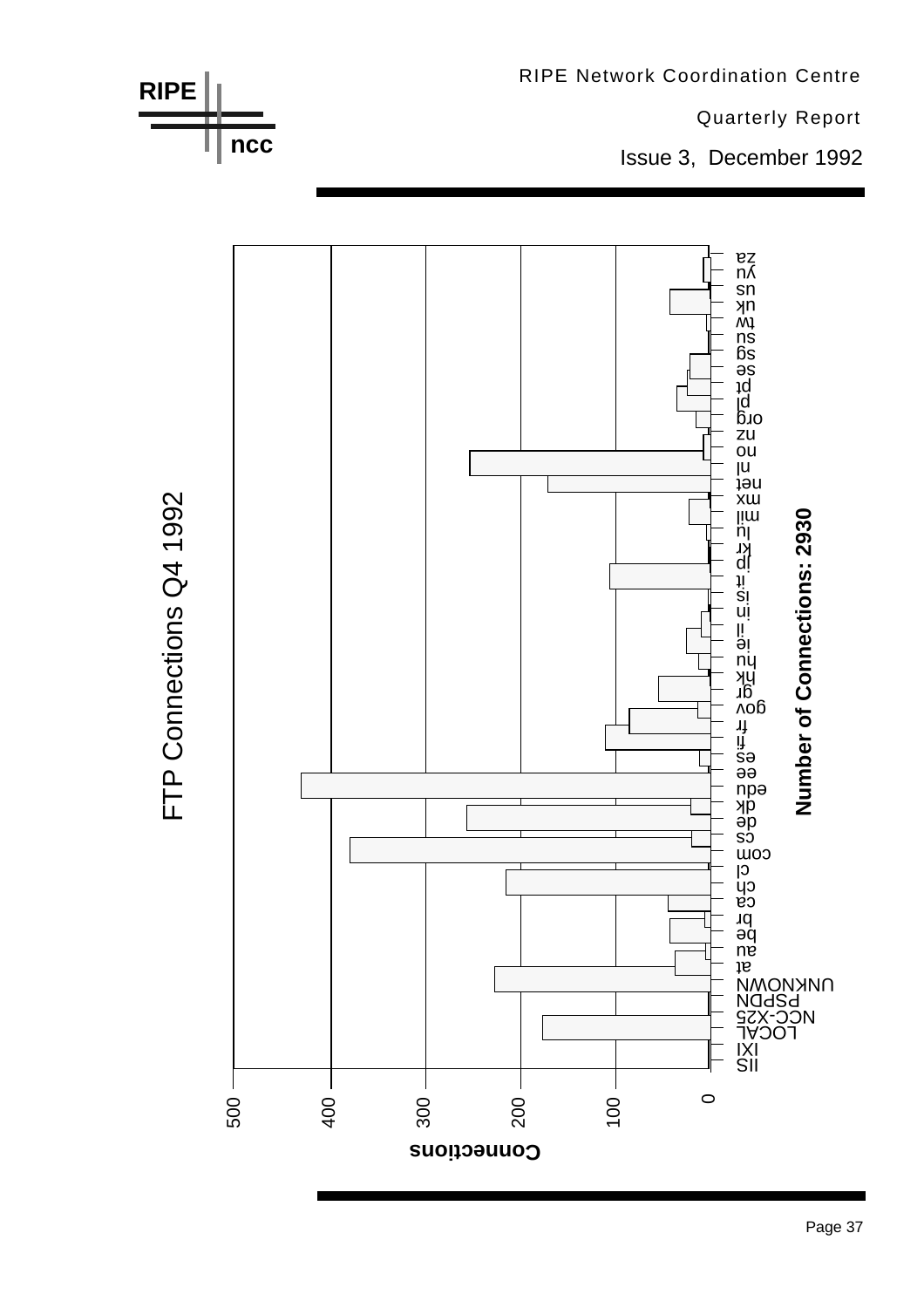

Page 38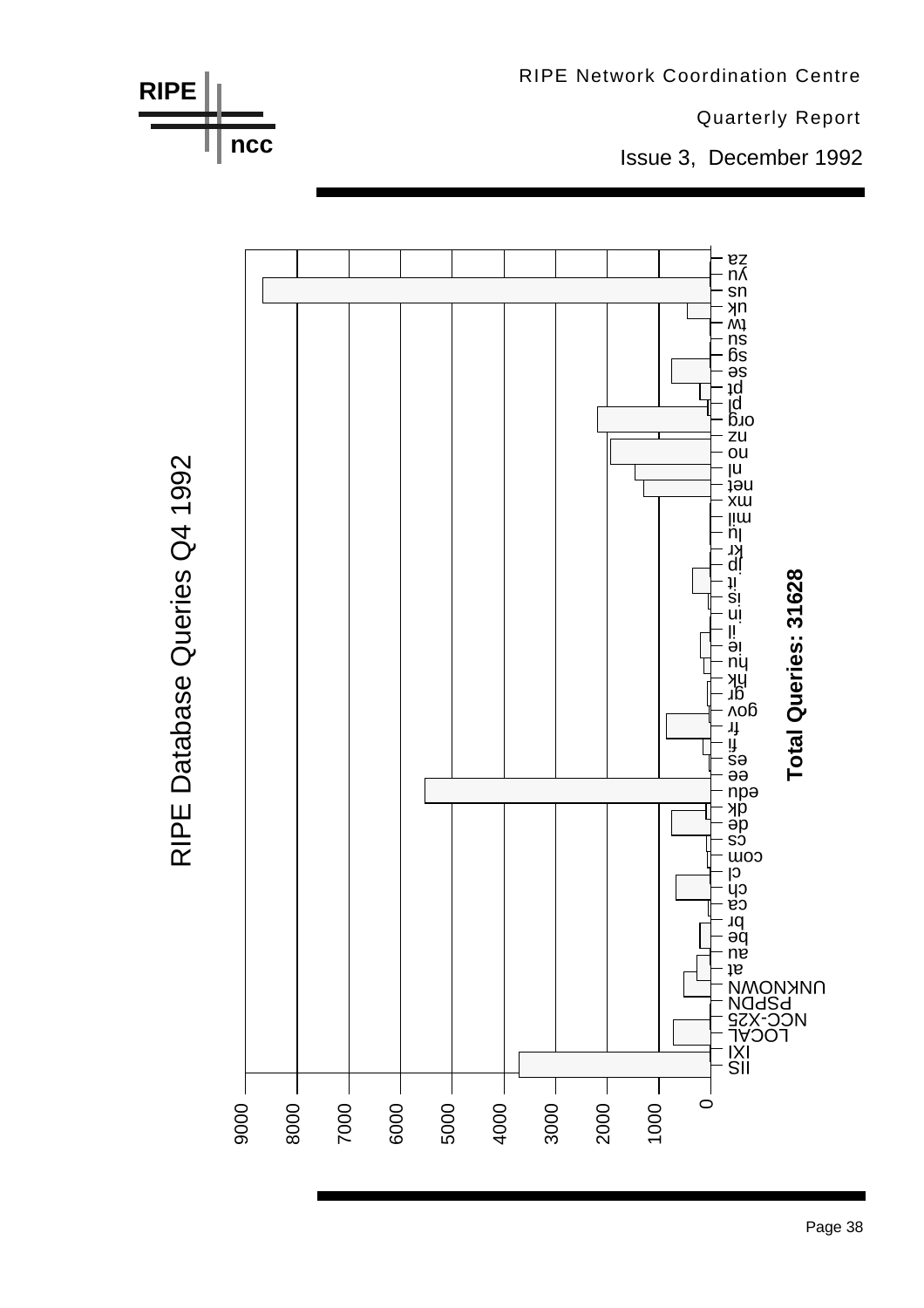



Interactive Information Server Usage Q4 1992 Interactive Information Server Usage Q4 1992 RIPE Network Coordination Centre

Quarterly Report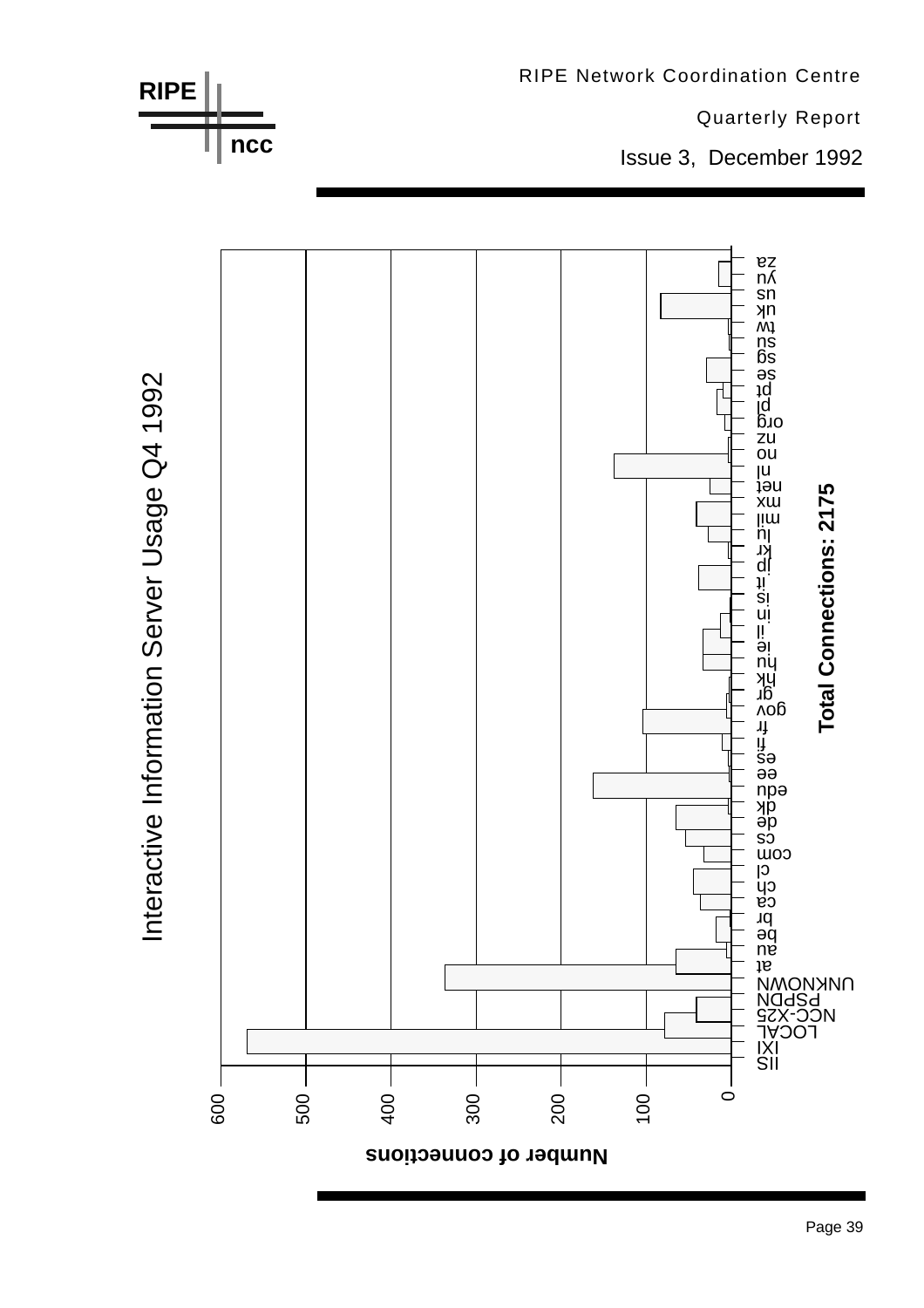

Networks in DNS Registered in RIPE Database 1992 Networks in DNS Registered in RIPE Database 1992

**RIPE**

**ncc**



Quarterly Report

Issue 3, December 1992